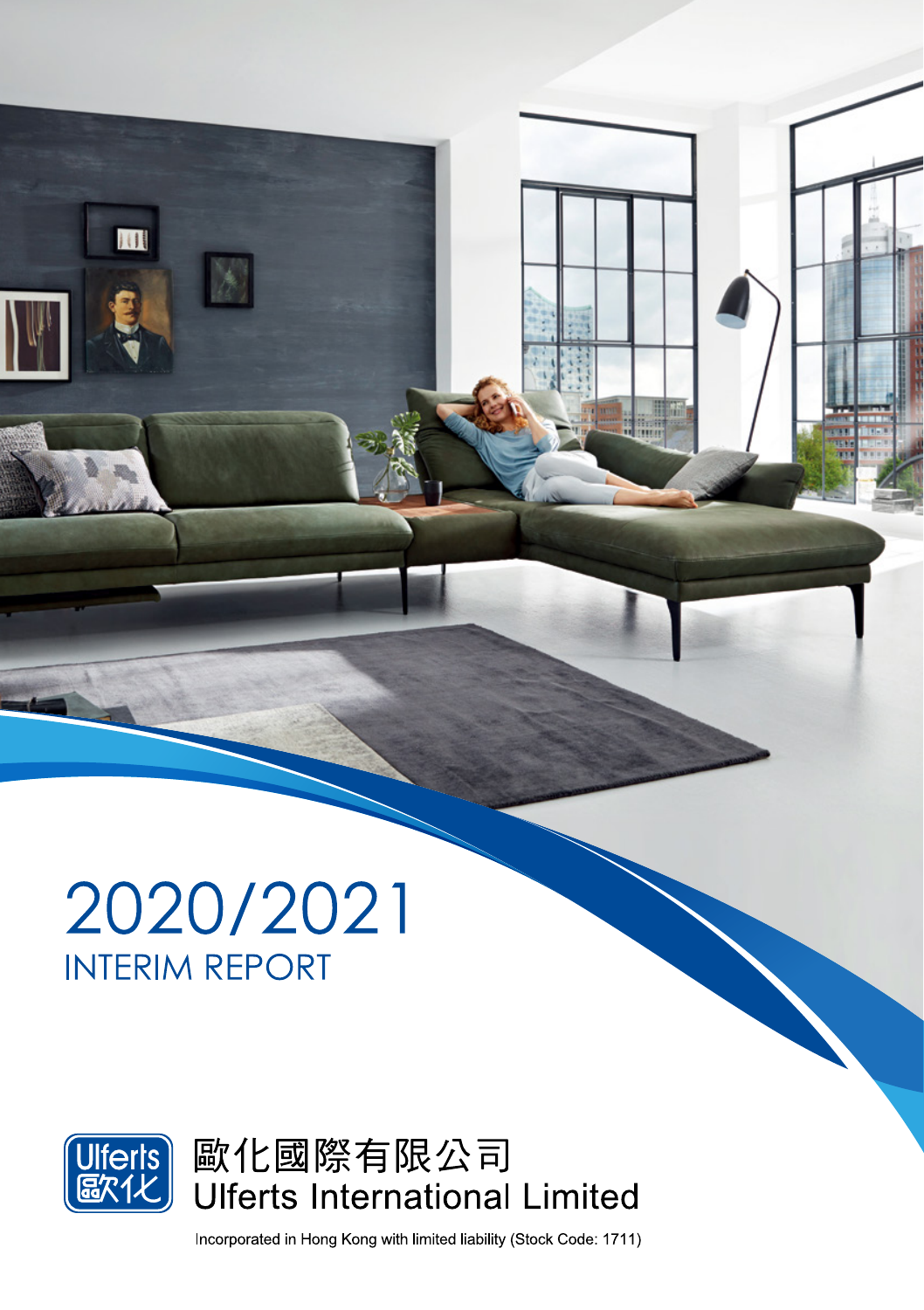# **CONTENTS**

| <b>Financial Summary</b>                                                                    | 2              |
|---------------------------------------------------------------------------------------------|----------------|
| <b>Results</b>                                                                              | 3              |
| <b>Management Discussion and Analysis</b>                                                   | $\overline{4}$ |
| <b>Condensed Consolidated Statement of</b><br>Profit or Loss and Other Comprehensive Income | 10             |
| <b>Condensed Consolidated Statement of</b><br><b>Financial Position</b>                     | 11             |
| <b>Condensed Consolidated Statement of</b><br><b>Changes in Equity</b>                      | 12             |
| <b>Condensed Consolidated Statement of</b><br><b>Cash Flows</b>                             | 13             |
| Notes to the Condensed Consolidated<br><b>Financial Statements</b>                          | 14             |
| Directors' and Chief Executives' Interests<br>and Short Positions in Securities             | 23             |
| <b>Other Persons' Interests and Short Positions</b><br>in Securities                        | 24             |
| Corporate Governance and Other Information                                                  | 25             |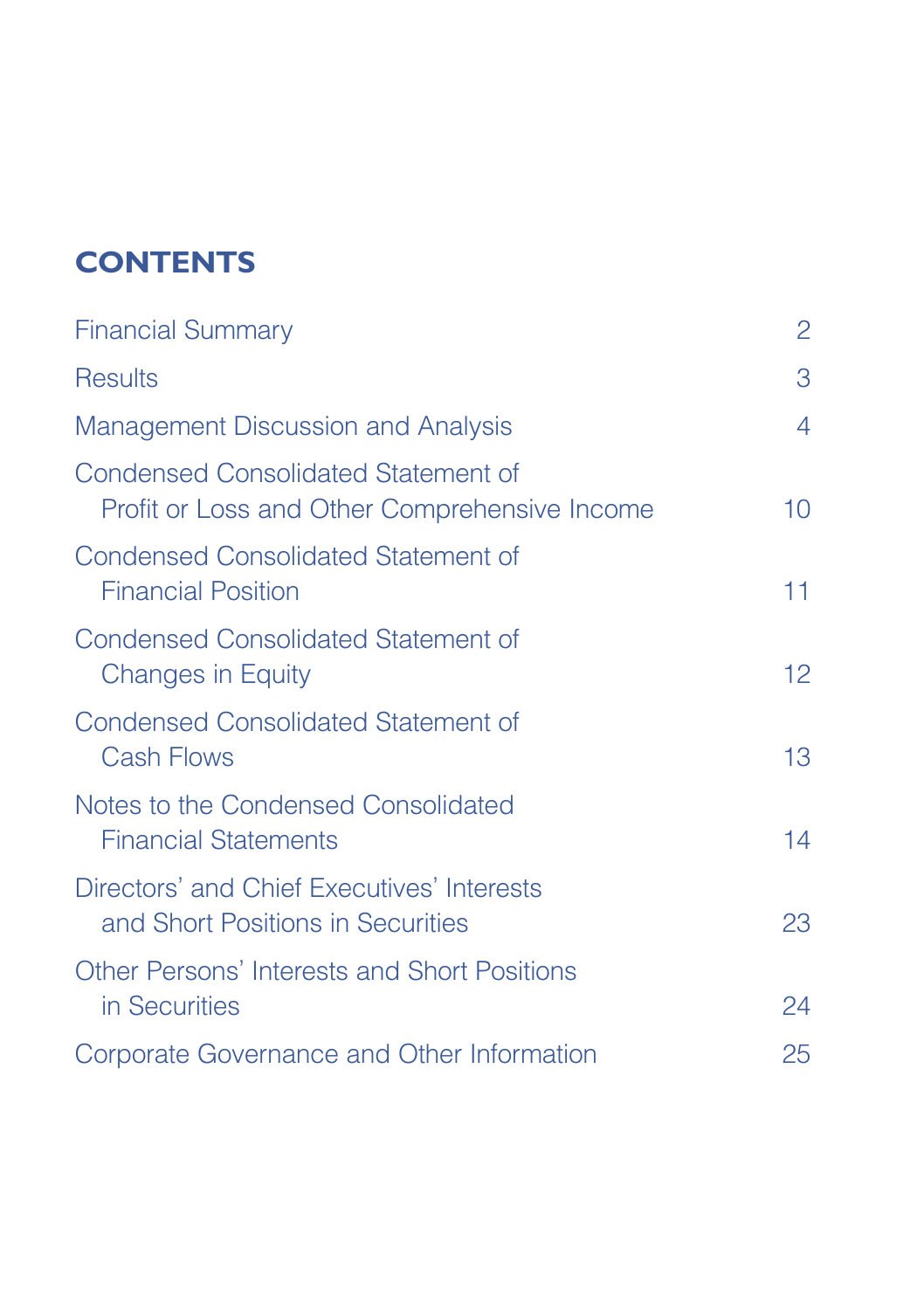### **FINANCIAL SUMMARY**

The board of directors (the "Board" or "Directors") of Ulferts International Limited (the "Company") announces the unaudited condensed consolidated results of the Company and its subsidiaries (collectively referred to as the "Group") for the six months ended 30 September 2020 (the "Period").

|                              |         | For the six months ended<br>30 September |  |
|------------------------------|---------|------------------------------------------|--|
| <b>HK\$'000</b>              | 2020    | 2019                                     |  |
| Revenue                      | 97,833  | 113,796                                  |  |
| Retail                       | 92,774  | 105,247                                  |  |
| Wholesale & Special projects | 5,059   | 8,549                                    |  |
|                              |         |                                          |  |
| Gross profit                 | 63,145  | 69,344                                   |  |
| Gross profit margin          | 64.5%   | 60.9%                                    |  |
|                              |         |                                          |  |
| EBITDA/(LBITDA)*             | 7,302   | (3,631)                                  |  |
|                              |         |                                          |  |
| Net (loss)                   | (1,045) | (10,324)                                 |  |

EBITDA/(LBITDA) represents earnings/(loss) before interest, tax, depreciation and amortisation, to reflect the Group's core operating performance. The Group has fully adopted HKFRS 16, pursuant to which a depreciation of right-of-use assets associated with lease was recorded in the Period and the same period last year.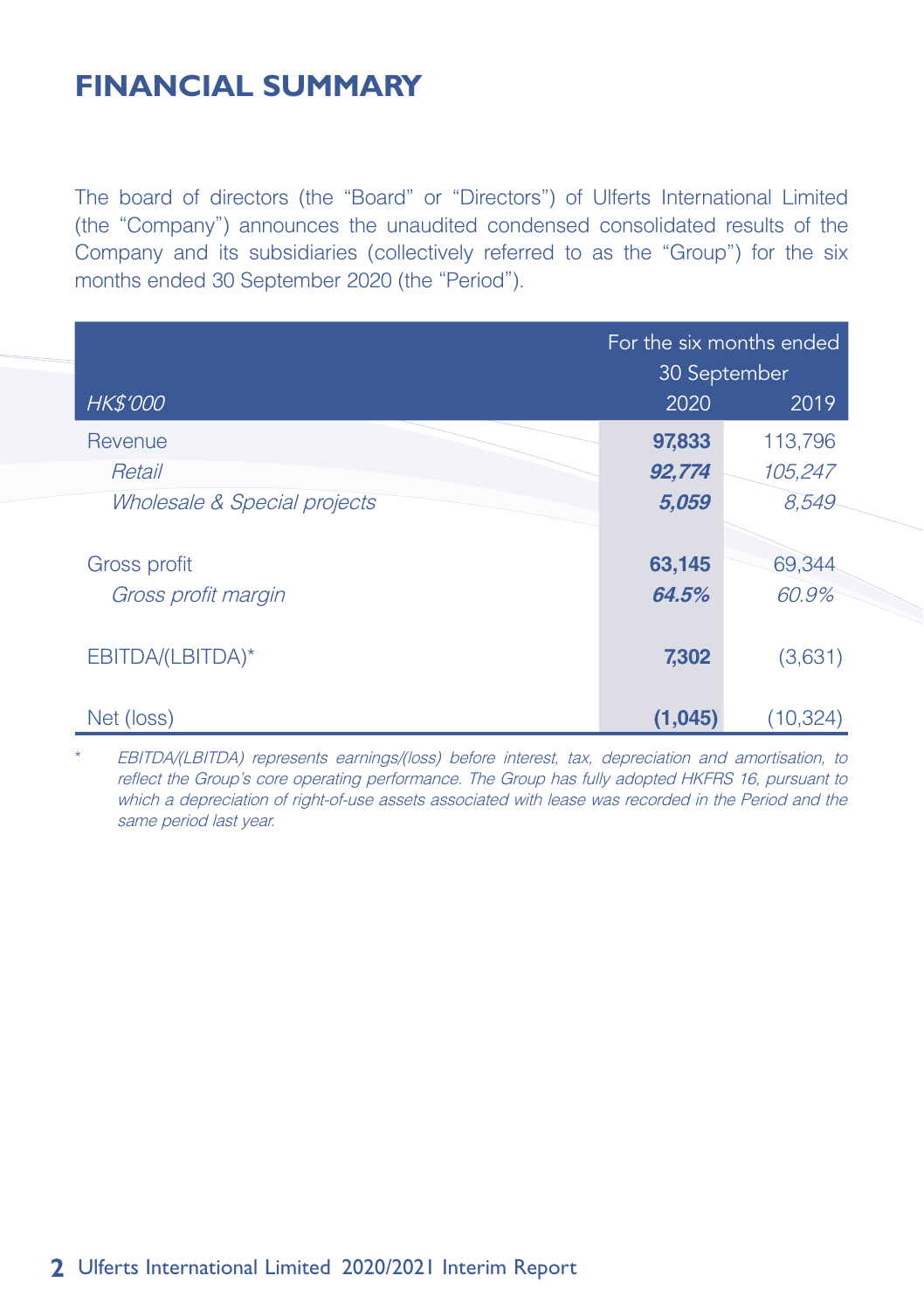### **RESULTS**

The COVID-19 pandemic (the "Pandemic") continued to overshadow the economic outlook, and shrouded the market in uncertainties during the Period. Home buyers tended to delay the purchase of properties which impaired market demand for home furniture for new flats. On the other hand, people spent more time at home during the Pandemic due to public health concerns. The demand for home furniture market stayed resilient, despite the general weak consumption sentiment. The Group benefited from its abundant inventory which enabled it to fulfil the market demand notwithstanding the mandatory lockdowns of its suppliers during the first quarter of the Period.

During the Period, the Group's total revenue inevitably decreased by 14.0% to HK\$97.8 million (2019: HK\$113.8 million), due to the unfavourable market situation. Gross profit decreased to HK\$63.1 million (2019: HK\$69.3 million), while gross profit margin increased to 64.5% (2019: 60.9%), attributable to a larger contribution from **"at • home**" which has a relatively higher gross profit margin.

Revenue from the retail segment amounted to HK\$92.8 million (2019: HK\$105.2 million), accounting for 94.8% (2019: 92.5%) of the Group's total revenue. Among the retail revenue, aggregate sales revenue of "**Ulferts**" and "**Ulferts Signature**" amounted to HK\$64.1 million (2019: HK\$82.9 million), and remained the key revenue contributor, accounting for 69.1% (2019: 78.7%) of total retail revenue. Owing to the opening of an additional "**at • home**" store and the high comparable stores sales growth during the Period, the sales revenue of "**at • home**" increased significantly by 53.0% to HK\$16.5 million (2019: HK\$10.8 million), accounting for 17.8% (2019: 10.3%) of total retail revenue.

Attributable to a significant decrease in the Group's operating costs as a result of the Group's sound and effective cost control measures and channel rationalisation, coupled with a one-off other income recognised during the Period, the net loss of the Group during the Period narrowed to HK\$1.0 million (2019: HK\$10.3 million) with an EBITDA of HK\$7.3 million (2019: LBITDA of HK\$3.6 million).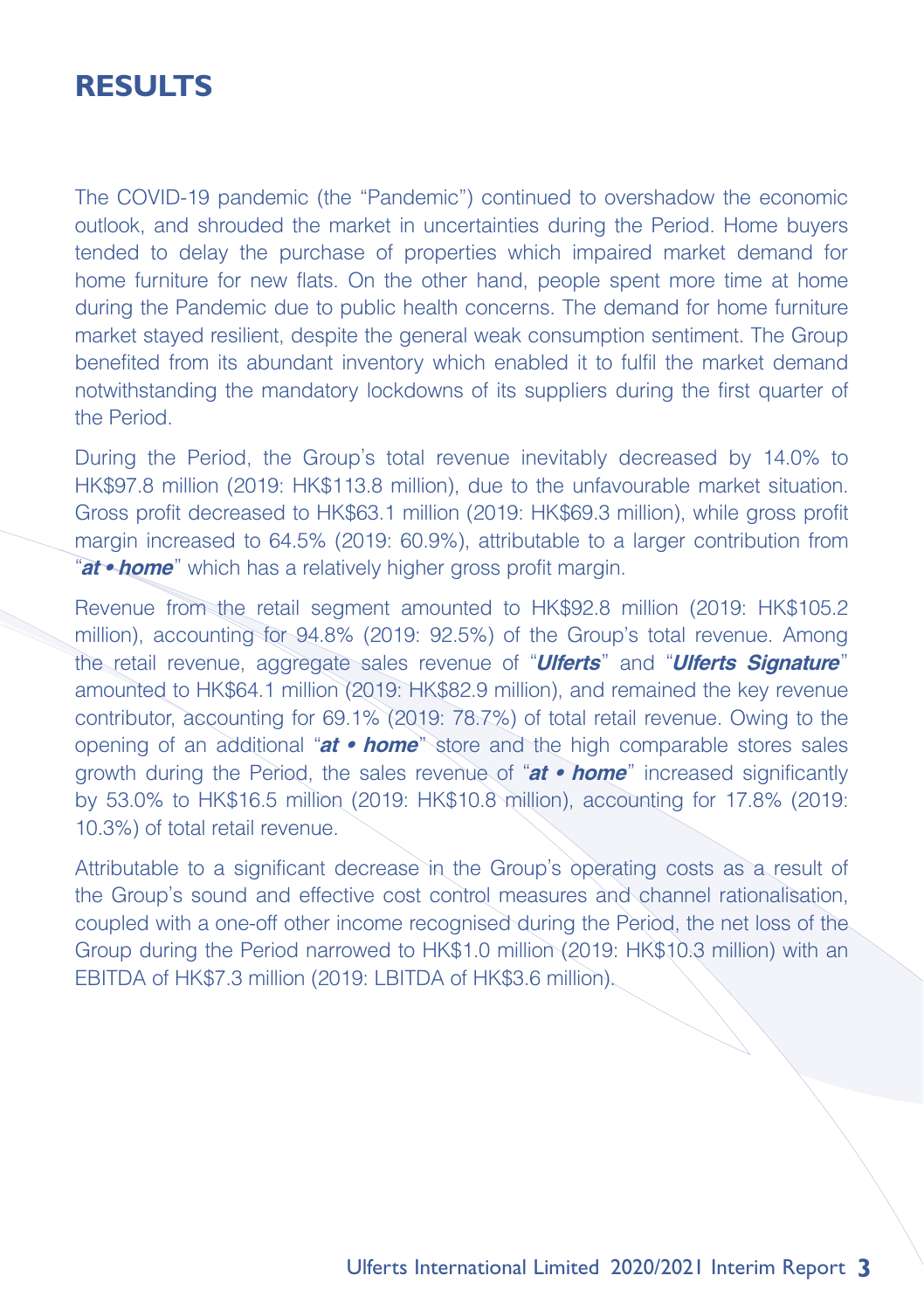The Group is a leading retailer of high quality home furniture mainly imported from Europe. The Company's shares have been first listed (the "IPO") on the Main Board of The Stock Exchange of Hong Kong Limited since January 2018.

The Group has been established for over 45 years, and takes pride in providing superior quality stylish furniture in Hong Kong. As at 30 September 2020, the Group operated 22 points-of-sale ("POS") in Hong Kong, covering 5 retail lines – "**Ulferts Signature**", "**Ulferts**", "**at • home**", "**Dormire**" and "**Ulfenbo**". "**Ulferts**" and "**Ulferts Signature**" are dedicated to elevating customers' home living standard with style and quality, and offers a wide variety of contemporary style furniture products targeting middle to high end groups. "**at • home**" offers quality compact furniture to suit small living spaces for modern families. "**Dormire**", on the other hand, offers mattresses, pillows, sofabeds, sofas and other ancillary items under the Group's self-owned brand "**Ulfenbo**", targeting the mass market. "**Ulfenbo**" products are also distributed through its retail networks including department store counters, pop-up stores and roadshows, as well as wholesaling to over 200 dealers. Additionally, there are several online shopping platforms which maximise market coverage.

#### **BUSINESS REVIEW**

#### Retail Business

#### **• Effective Market Segmentation**

With a clear understanding of market segmentation, the Group defines and identifies target consumer profiles in order to develop product and marketing strategies to reach out to their specific preferences.

"**Ulferts**", the Group's core retail label, is dedicated to providing high quality, stylish and luxury furniture. It offers a wide variety of contemporary style furniture products, enabling its customers to create their ideal homes. The Group operates "**Ulferts**" showrooms across Hong Kong, targeting middle to high-mid income groups. "**Ulferts Signature**" offers high-end branded furniture products and also luxury European tailor-made furniture. It targets upmarket customers seeking a superior lifestyle.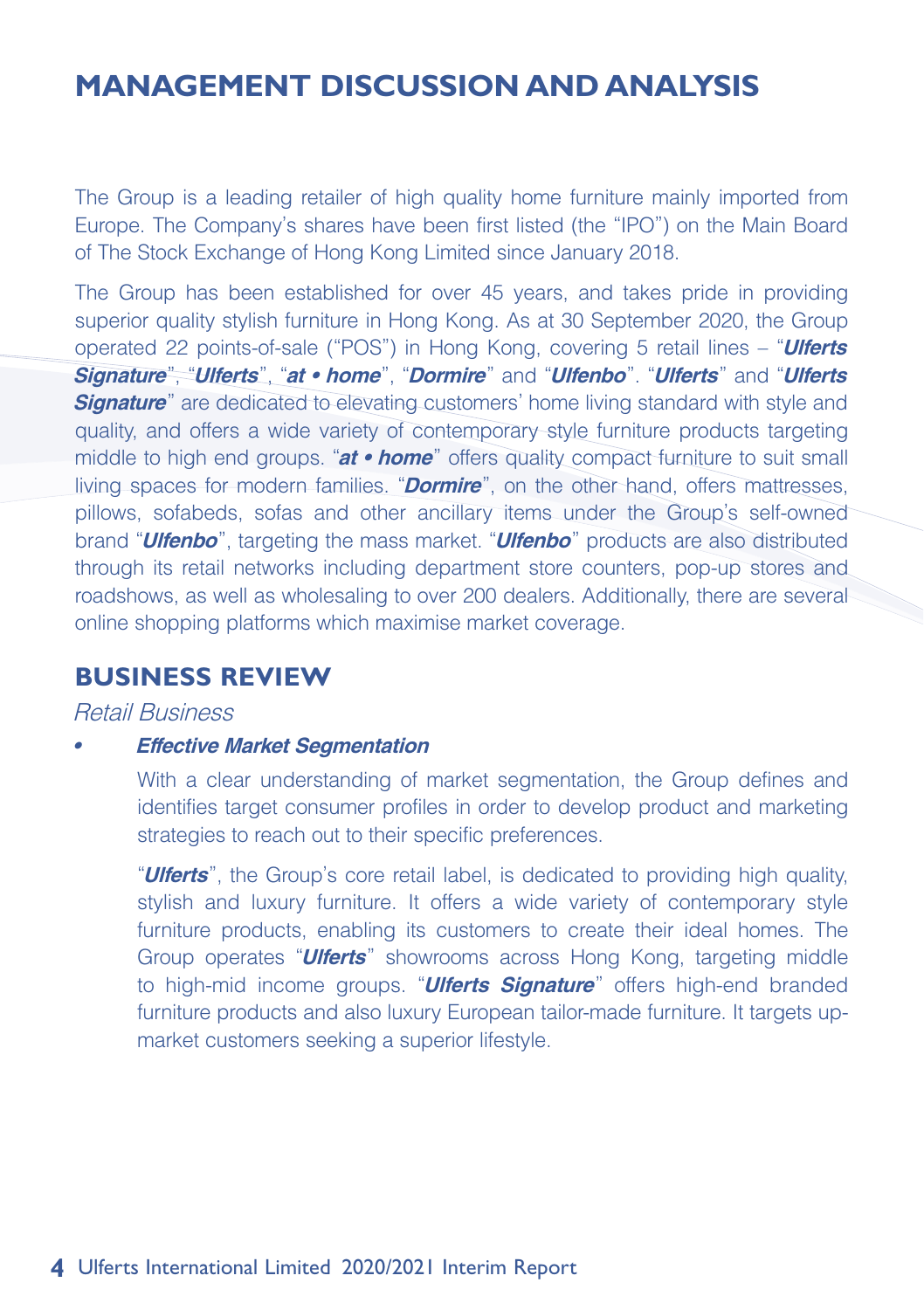Another retail line, "**at • home**", offers quality, stylish and compact furniture. It targets the mid-range segment and is geared towards the needs of young couples and new families.

"**Ulfenbo**" products focus on mass market consumers who demand quality and affordable mattresses, pillows and other ancillary items to enhance their sleep experience. To facilitate the retailing of "**Ulfenbo**" products, the Group operates "**Dormire**" specialty stores which are typically small-scale, and are designed with a casual and relaxing environment, to highlight smart living style. "**Ulfenbo**" products are also distributed at department store counters, pop-up stores and roadshows for enhancing the market reach.

#### **• Diverse Product Portfolio**

The Group offers a wide variety of furniture products – ranging from leather and fabric sofas, cabinets, dining tables and chairs, through wardrobes, coffee tables and sideboards, to beds, which are imported from European and Asian countries. The Group currently carries more than 50 furniture brands in "**Ulferts Signature**" and "**Ulferts**" showrooms, as well as "**at • home**" stores, including international brands such as himolla, Malerba, Gamma, Cornelio Cappellini, Kristalia, Tonelli and Domicil, most of which the Group has built long-standing relationship. "**at • home**" particularly offers various compact furniture products with special features and functions to suit the local small living spaces, as well as chic Scandinavian home accessories.

The Group also offers mattresses, pillows, sofas, sofabeds, beds, as well as other ancillary items under its self-owned label "**Ulfenbo**". The Group provides different models of mattresses and pillows, in various sizes with varying supports and features, to meet diverse customer needs.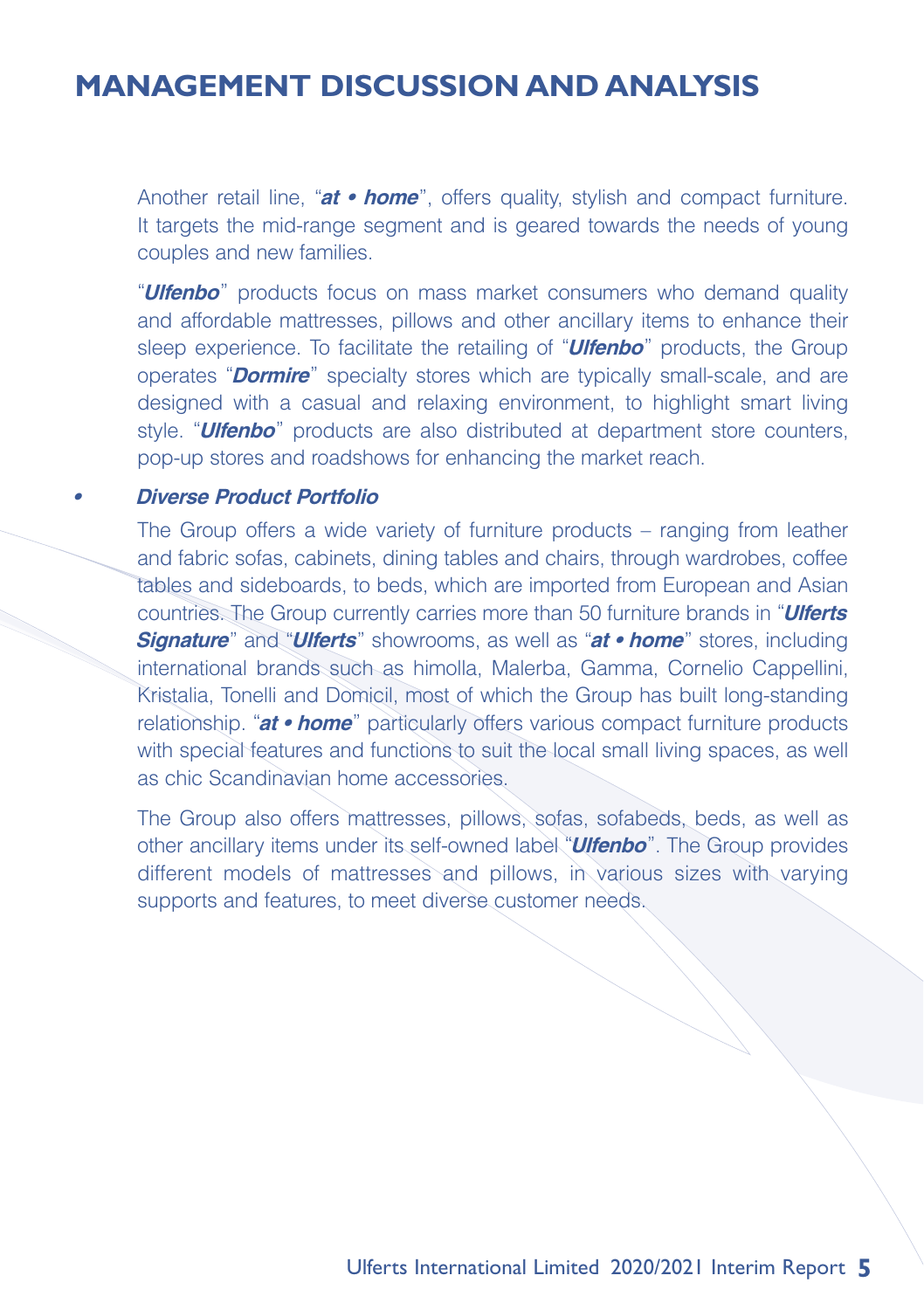#### **• Comprehensive Retail Sales Channel**

As at 30 September 2020, the Group had 22 POS in Hong Kong, with the number of outlets in each retail line as follows:

| Retail Line                                                          | Number of POS |
|----------------------------------------------------------------------|---------------|
| "Ulferts Signature"                                                  |               |
| "Ulferts"                                                            | 5             |
| "at • home"                                                          |               |
| " <b>Dormire</b> ", and " <b>Ulfenbo</b> " department store counters |               |
| and pop-up stores                                                    | 12            |
| Total                                                                | 22            |

"**Ulferts**" showrooms are strategically located in either upscale residential areas or major shopping areas, targeting middle to high-mid income groups. With its solid presence in these mature locations, the Group enjoys substantial foot traffic and a high brand reputation. The Group's flagship store, "**Ulferts Signature**", is a 3-storey store with gross floor area of approximately 21,700 square feet, in Hung Hom. It features more luxurious lines of furniture and masterpieces with opulent designs and sophisticated finishing and excellent craftsmanship. Premium brands including Cornelio Cappellini, Malerba and Crystal Stone are available at "**Ulferts Signature**".

"**at • home**" stores are generally located in shopping malls with a furniture theme, which help enhance its brand awareness. Meanwhile, "**Dormire**" specialty stores and "**Ulfenbo**" department store counters, pop-up stores and roadshows are situated in residential areas, to capitalise on the market potential.

During the Period, 2 "**Ulfenbo**" pop-up stores were opened in Shatin and Sheung Shui respectively, while 1 "**at • home**" mega pop-up store was opened in Mongkok subsequent to the Period, to further expand the market coverage.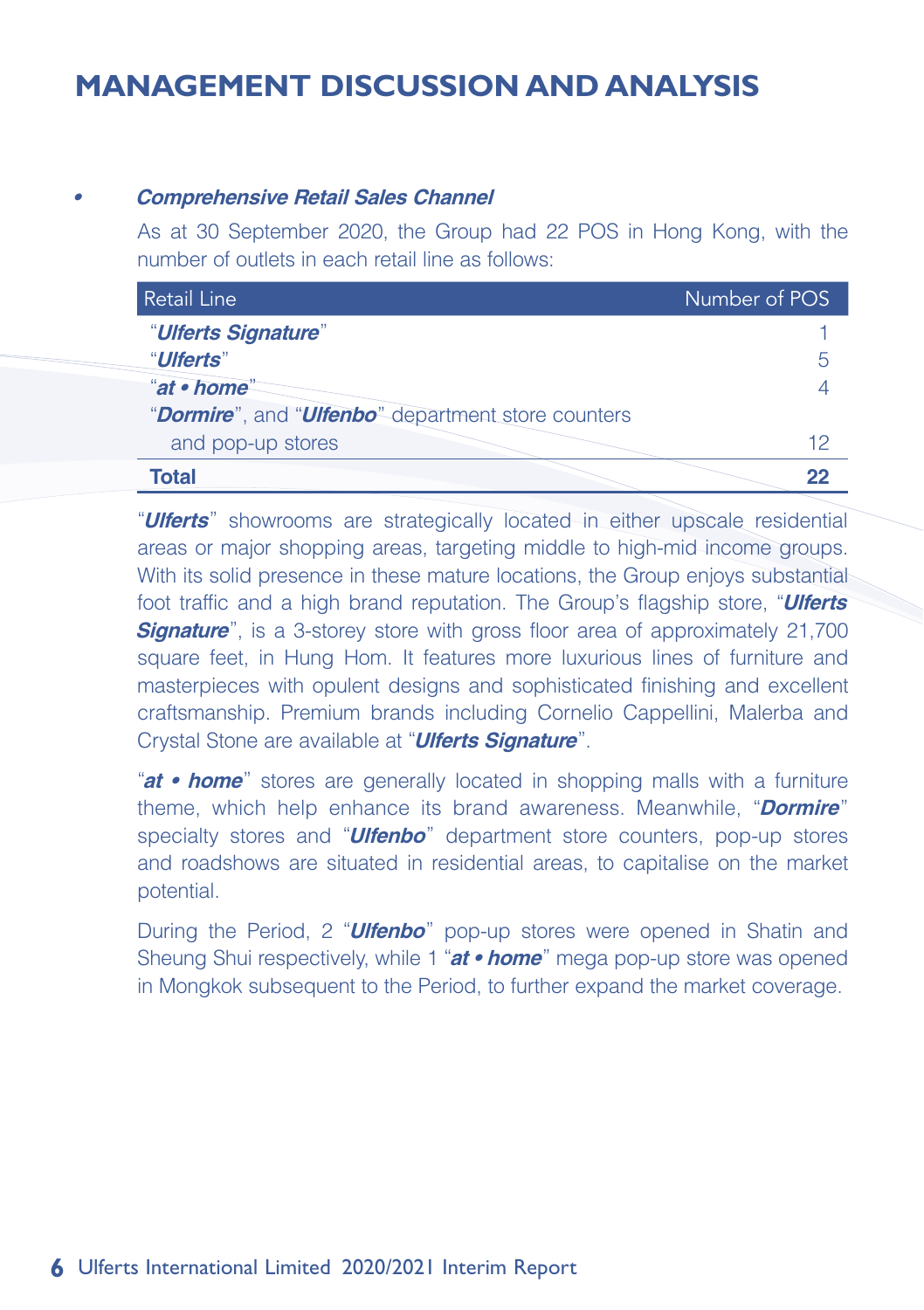#### **• Excellent Customers Shopping Experience**

"**Ulferts Signature**" and "**Ulferts**" showrooms are spacious, with a stylish and elegant environment, enabling the Group to display a wide spectrum of products for customers to touch and feel and to maximise customers' shopping experience. The ambience, setting and placement of furniture within the distinctive display zones have all been tailor-designed by a dedicated visual merchandising team to impart harmonious, home-like comfort. The salespersons are well-trained and offer customers advice catering for their personal needs. In recognition of its service excellence, the Group received the "Quality Service Leader Seasonal Award – Furniture & Home Accessories Category" (formerly known as "Quarterly Service Leader") award for the periods April to June and July to September 2020 in the Quality Service Programme (formerly known as "Mystery Shoppers Programme") organised by the Hong Kong Retail Management Association.

#### **• Diversified Marketing Strategies**

The Group believes that brand recognition is crucial for driving long-term growth and success. To enhance brand awareness, the Group conducted a range of marketing and promotional campaigns spanning social media engagements, print advertisements, TV coverage, outdoor billboards and advertising on regular basis as well as pop-up exhibitions at suitable venues. It also launched promotional campaigns such as seasonal sale, annual sale and stock clearance sale, as well as joint promotions with banks and other financial institutions.

#### Wholesale Business

The Group also operates a wholesale business spanning mattresses, sofabeds and sofas under its self-owned label "**Ulfenbo**", through over 200 dealers in Hong Kong and Macau. Based on its long establishment and quality products, the "**Ulfenbo**" brand has been recognised by the "Hong Kong Top Brand Mark" for six consecutive years since 2014, under the Hong Kong Top Brand Scheme organised by the Chinese Manufacturers Association of Hong Kong and Hong Kong Brand Development Council.

#### Special Projects

Complementing its retail and wholesale business, the Group has a special projects division, which undertakes furniture-related projects primarily for corporate customers such as cinemas, hotels, showflats, offices, staff quarters and tertiary institutions. The division provides services ranging from planning and design, through procuring custom-made furniture to final installation for corporate customers, as well as consultation and liaison services with furniture manufacturers.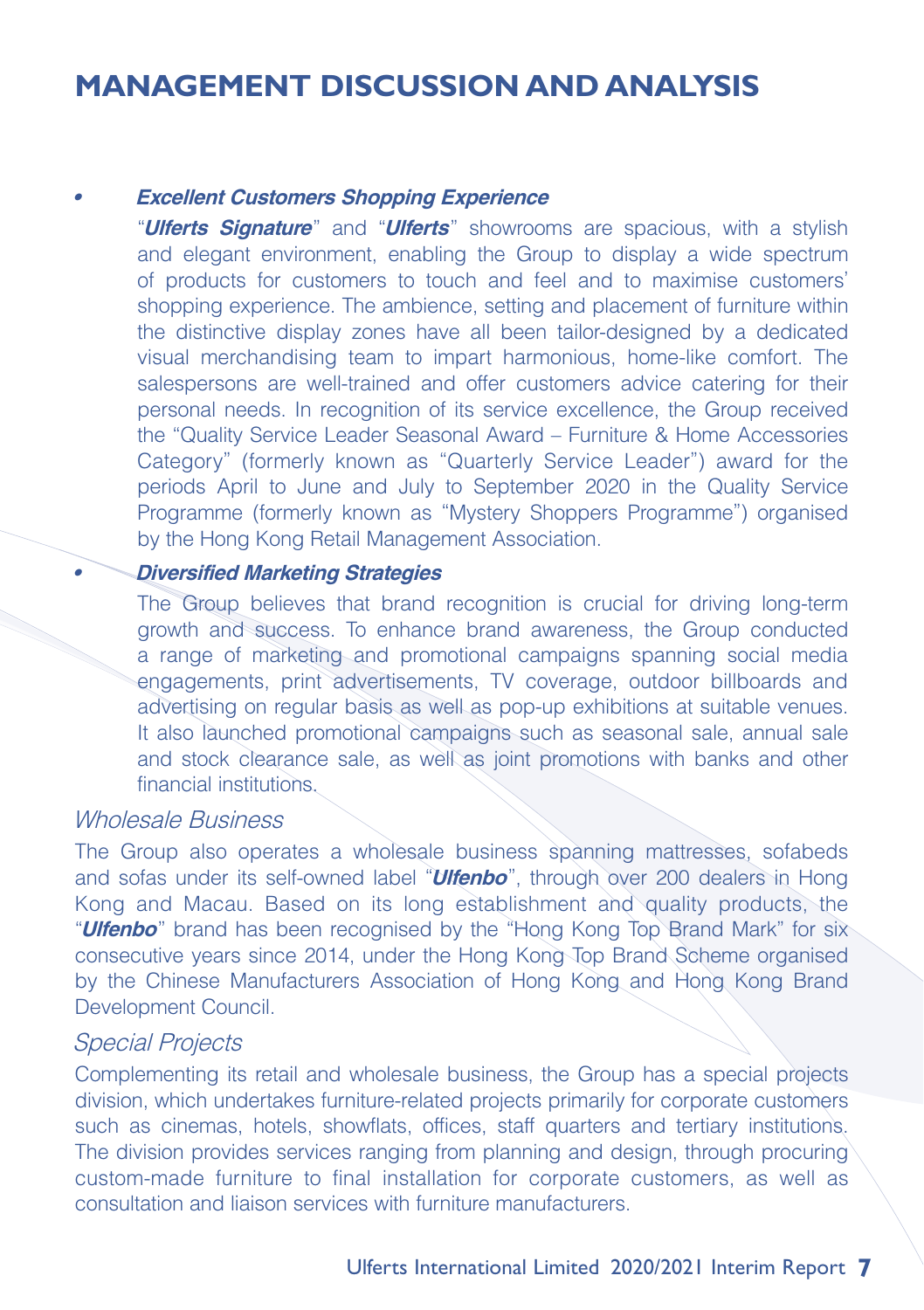#### **PROSPECTS**

Looking beyond the current uncertainties, the Group remains committed to seeking and seizing new opportunities, and is well-prepared to excel in changing times. Riding on its comprehensive product portfolio with a well-defined market segmentation, the Group will strive to increase sales revenue by adjusting product coverage and strengthening promotional efforts. The Group will also continue to enhance its sales network and strengthen its market presence. Meanwhile, as some consumers are refraining from making physical store visits due to public health concerns, the Group will further develop online business by expanding social media engagements and enhancing the online sales platform.

As soon as the Pandemic situation is contained, it is believed that both property and retail markets will regain momentum. However, given the uncertain economic outlook, the Group will adopt a cautious approach, promptly react to market changes and take appropriate measures to improve its overall operating efficiency, to stay competitive in the marketplace and, ultimately, ensure it reaps the greatest potential once market momentum revives.

#### **FINANCIAL INFORMATION**

#### Capital Structure, Liquidity and Financial Resources

There was no change in the capital structure during the Period. Cash and cash equivalents of the Group increased to HK\$89.5 million (31 March 2020: HK\$63.7 million), which were mainly denominated in Hong Kong dollars. As at 30 September 2020, the Group did not have any bank borrowings (31 March 2020: nil), hence its gearing ratio was zero (31 March 2020: zero). The Group has available banking facilities of approximately HK\$82.4 million. The cash position and banking facilities available enable the Group to retain high flexibility and endurance to cater for future development and market uncertainty.

As at 30 September 2020, the Group's current assets and current liabilities were approximately HK\$141.4 million (31 March 2020: HK\$118.0 million) and HK\$83.8 million (31 March 2020: HK\$84.4 million), respectively. Current ratio and quick ratio of the Group were 1.7 (31 March 2020: 1.4) and 1.2 (31 March 2020: 1.0), respectively.

In view of the Group's financial position as at 30 September 2020, the Board considered that the Group had sufficient working capital for its operations and future development plans against market challenges.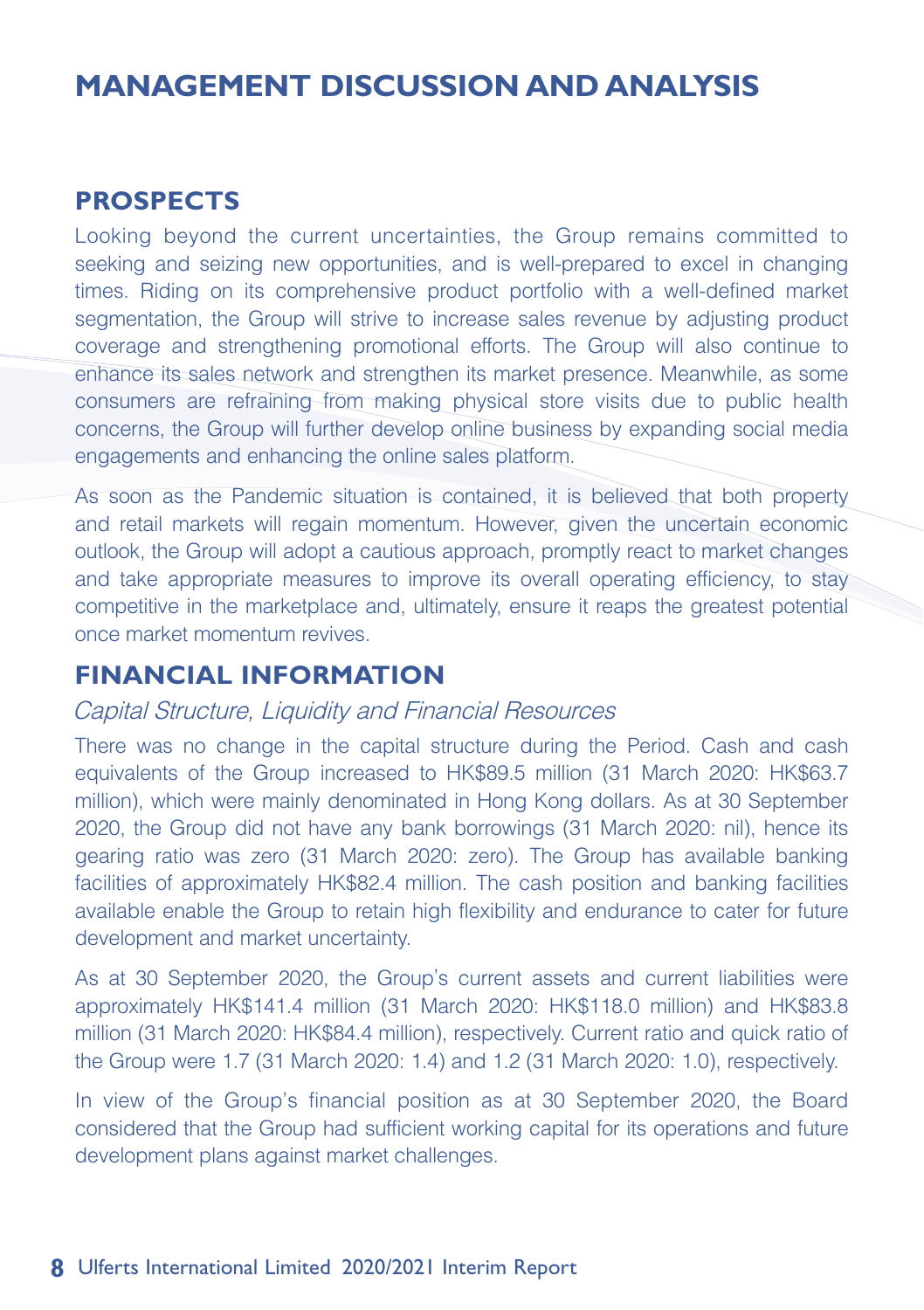#### Use of Proceeds

During the IPO in January 2018, the net proceeds from the listing were approximately HK\$92.6 million. An analysis of the utilisation of the net proceeds up to 30 September 2020 is set out below:

|                                                 | Allocation<br>of use of<br>net proceeds<br>(HK\$ million) | Actual use of<br>net proceeds up<br>to 30 September<br>2020<br>(HK\$ million) |
|-------------------------------------------------|-----------------------------------------------------------|-------------------------------------------------------------------------------|
| Capital expenditure, rental deposits and        |                                                           |                                                                               |
| overhead expenses for opening of                |                                                           |                                                                               |
| "at • home" retail stores                       | 34.2                                                      | 34.2                                                                          |
| Strengthening the Group's product portfolio     | 24.2                                                      | 24.2                                                                          |
| Enhancing " <b>Ulfenbo</b> " sales channels and |                                                           |                                                                               |
| brand awareness                                 | 10.3                                                      | 10.3                                                                          |
| Capital expenditure and rental deposits         |                                                           |                                                                               |
| for opening of " <b>Ulferts</b> " retail store  | 9.1                                                       | 8.5                                                                           |
| Upgrading information technology                | 5.7                                                       | 0.3                                                                           |
| General working capital                         | 9.1                                                       | 9.1                                                                           |
| <b>Total</b>                                    | 92.6                                                      | 86.6                                                                          |

### **EMPLOYEES AND REMUNERATION POLICY**

As at 30 September 2020, the Group has 134 (2019: 140) employees. Total staff costs (including Directors' remuneration and the other staff costs) were approximately HK\$22.7 million (2019: HK\$24.3 million) for the Period. Employees' remuneration was determined in accordance with individual's responsibility, competence and skills, experience and performance as well as market pay level. Staff benefits include medical and life insurance, provident funds and other competitive fringe benefits. The Company has adopted a share option scheme to provide incentive or rewards to staff.

### **INTERIM DIVIDEND**

The Board has resolved not to declare any dividend for the Period (2019: Nil).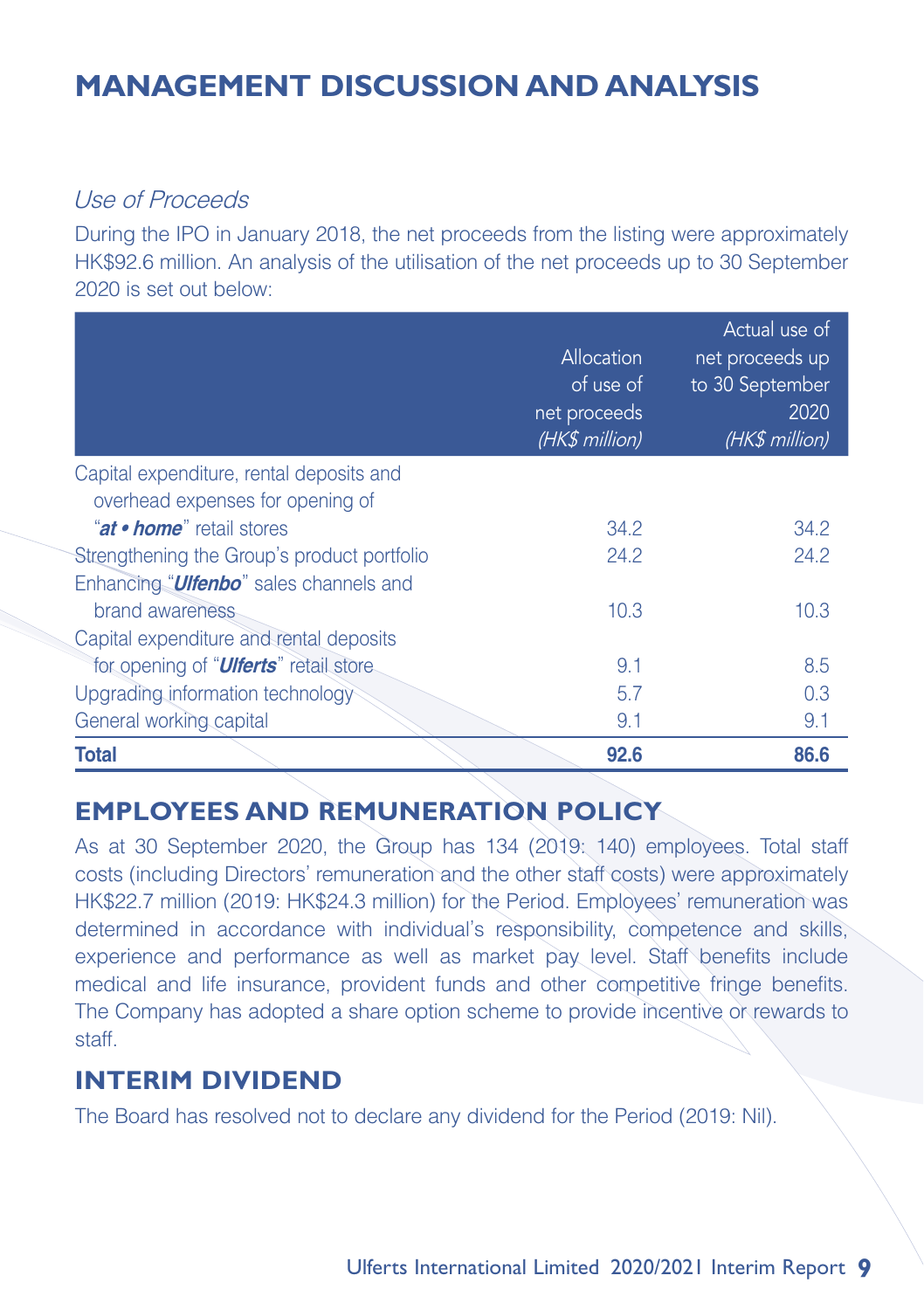# **CONDENSED CONSOLIDATED STATEMENT OF PROFIT OR LOSS AND OTHER COMPREHENSIVE INCOME**

For the six months ended 30 September 2020

|                                                                                                                                       |                | Six months ended<br>30 September          |                                          |  |
|---------------------------------------------------------------------------------------------------------------------------------------|----------------|-------------------------------------------|------------------------------------------|--|
|                                                                                                                                       | <b>Notes</b>   | 2020<br>(unaudited)<br><b>HK\$'000</b>    | 2019<br>(unaudited)<br><b>HK\$'000</b>   |  |
| <b>REVENUE</b><br>Cost of sales                                                                                                       | $\overline{4}$ | 97,833<br>(34, 688)                       | 113,796<br>(44, 452)                     |  |
| <b>Gross profit</b><br>Other income<br>Selling and distribution expenses<br>General and administrative expenses                       | 4              | 63,145<br>6,573<br>(56, 824)<br>(13, 109) | 69,344<br>1,872<br>(66, 743)<br>(13,268) |  |
| Finance costs                                                                                                                         |                | (830)                                     | (1,529)                                  |  |
| <b>LOSS BEFORE TAX</b><br><b>INCOME TAX</b>                                                                                           | 5<br>6         | (1,045)                                   | (10, 324)                                |  |
| LOSS FOR THE PERIOD AND TOTAL COMPREHENSIVE<br><b>LOSS FOR THE PERIOD</b>                                                             |                | (1,045)                                   | (10, 324)                                |  |
| Attributable to:<br>Owners of the parent                                                                                              |                | (1,045)                                   | (10, 324)                                |  |
| LOSS PER SHARE ATTRIBUTABLE TO ORDINARY<br><b>EQUITY HOLDERS OF THE PARENT</b><br>Basic and diluted (expressed in HK cents per share) | 8              | (0.13)                                    | (1.29)                                   |  |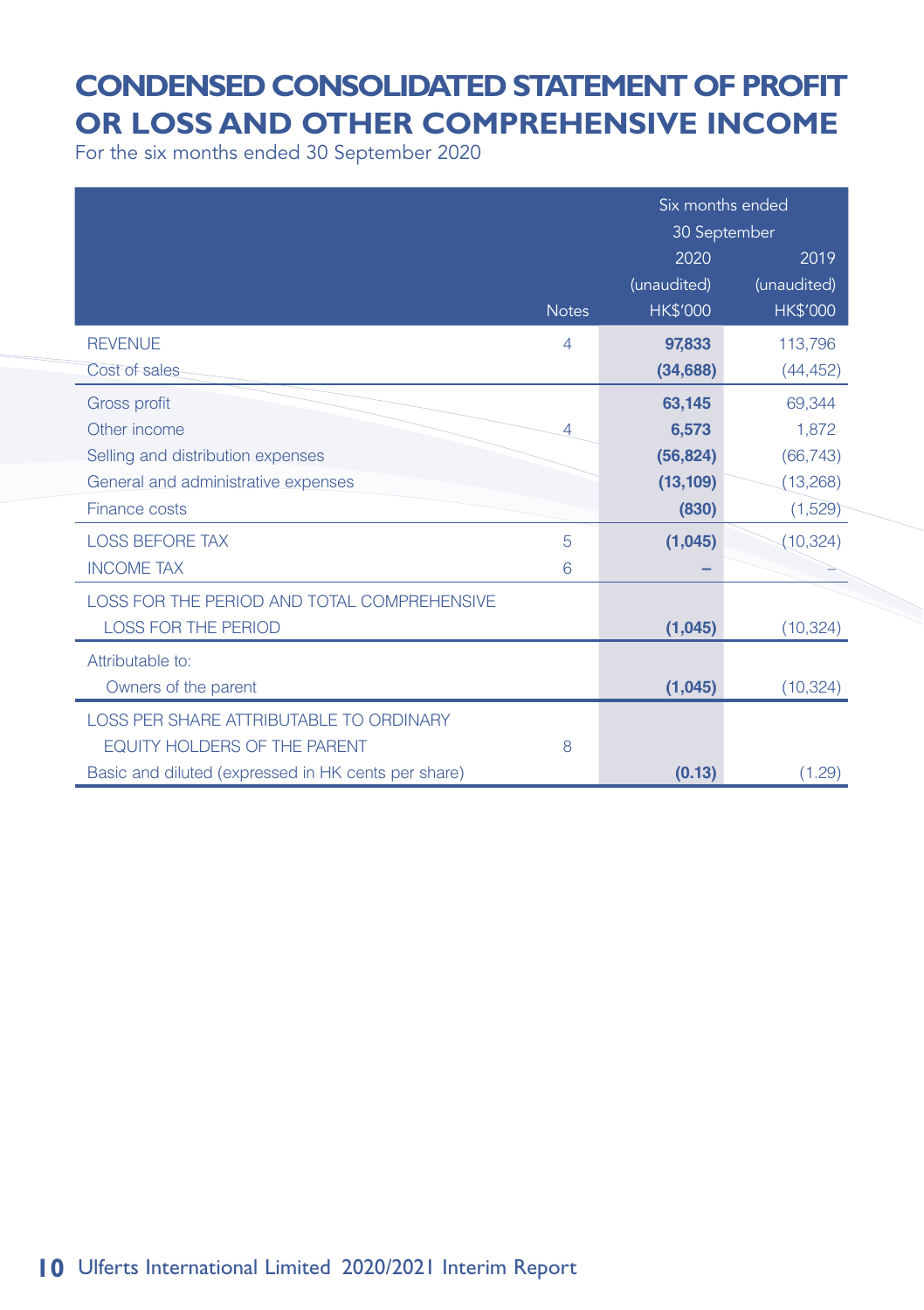# **CONDENSED CONSOLIDATED STATEMENT OF FINANCIAL POSITION**

30 September 2020

|                                                                    |              | 30 September     | 31 March         |
|--------------------------------------------------------------------|--------------|------------------|------------------|
|                                                                    |              | 2020             | 2020             |
|                                                                    |              | (unaudited)      | (audited)        |
|                                                                    | <b>Notes</b> | <b>HK\$'000</b>  | <b>HK\$'000</b>  |
| NON-CURRENT ASSETS                                                 |              |                  |                  |
| Property, plant and equipment                                      |              | 12,471           | 18,343           |
| Right-of-use assets<br>Prepayments, deposits and other receivables |              | 27,950<br>11,557 | 47,943<br>10,387 |
| Deferred tax assets                                                |              | 4,834            | 4,834            |
| Total non-current assets                                           |              | 56,812           | 81,507           |
| <b>CURRENT ASSETS</b>                                              |              |                  |                  |
| Inventories                                                        |              | 37,588           | 36,399           |
| Trade receivables                                                  | 9            | 4,375            | 3,440            |
| Prepayments, deposits and other receivables                        |              | 9,895            | 14,467           |
| Cash and cash equivalents                                          |              | 89,504           | 63,670           |
| <b>Total current assets</b>                                        |              | 141,362          | 117,976          |
| <b>CURRENT LIABILITIES</b>                                         |              |                  |                  |
| Trade and bills payables                                           | 10           | 1,297            | 4,455            |
| Other payables and accruals                                        |              | 55,245           | 34,417           |
| Lease liabilities                                                  |              | 19,622           | 40,007           |
| Tax payable                                                        |              | 1,118            | 1,118            |
| Provisions                                                         |              | 6,471            | 4,422            |
| <b>Total current liabilities</b>                                   |              | 83,753           | 84,419           |
| <b>NET CURRENT ASSETS</b>                                          |              | 57,609           | 33,557           |
| <b>TOTAL ASSETS LESS CURRENT LIABILITIES</b>                       |              | 114,421          | 115,064          |
| <b>NON-CURRENT LIABILITIES</b>                                     |              |                  |                  |
| Lease liabilities                                                  |              | 12,440           | 12,440           |
| Provisions                                                         |              | 4,220            | 3,818            |
| <b>Total non-current liabilities</b>                               |              | 16,660           | 16,258           |
| Net assets                                                         |              | 97,761           | 98,806           |
| <b>EQUITY</b>                                                      |              |                  |                  |
| Equity attributable to owners of the parent                        |              |                  |                  |
| Share capital                                                      |              | 110,337          | 110,337          |
| <b>Accumulated losses</b>                                          |              | (12, 576)        | (11, 531)        |
| <b>Total equity</b>                                                |              | 97.761           | 98.806           |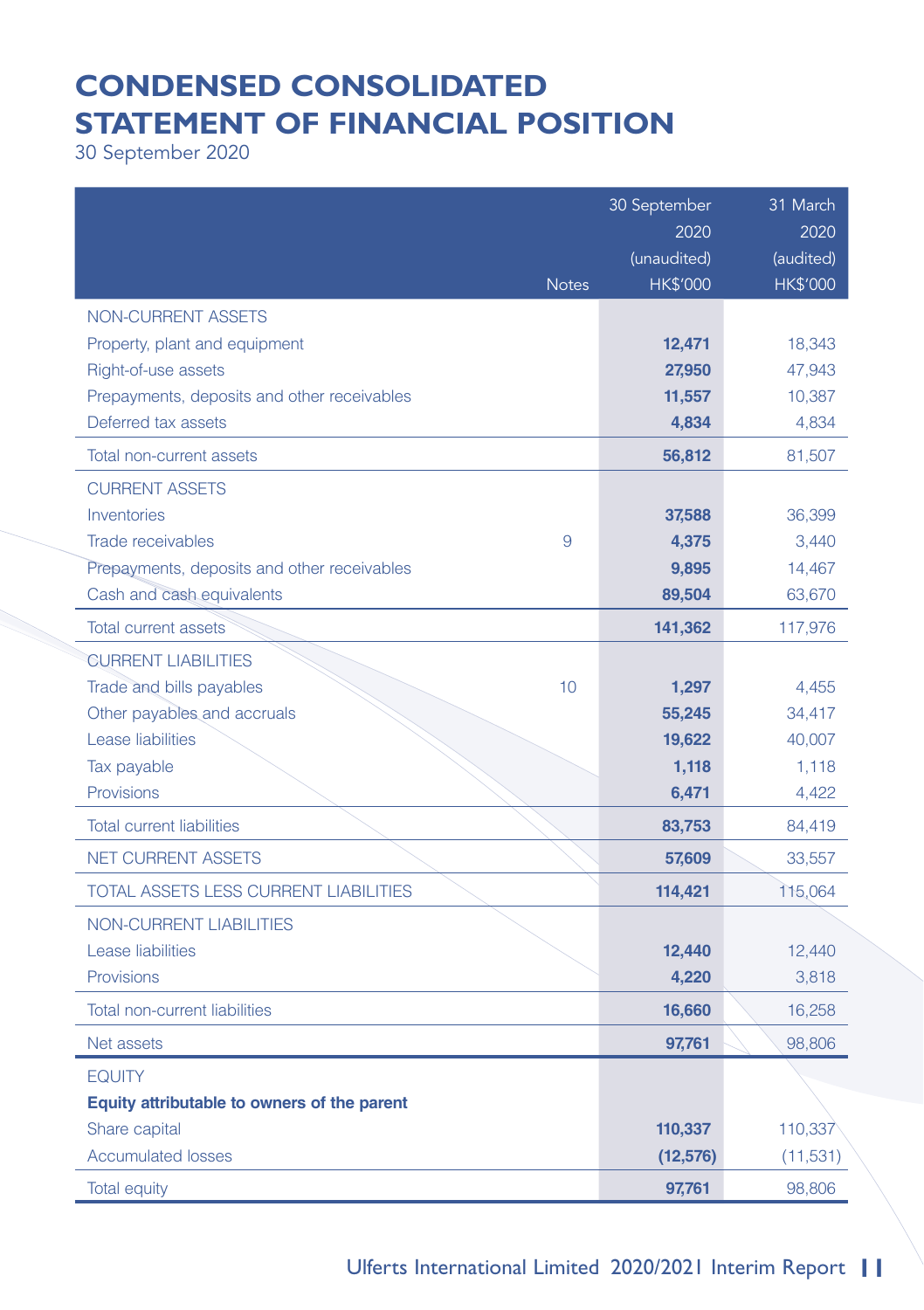# **CONDENSED CONSOLIDATED STATEMENT OF CHANGES IN EQUITY**

For the six months ended 30 September 2020

|                                                  |                 | Retained                        |                 |
|--------------------------------------------------|-----------------|---------------------------------|-----------------|
|                                                  | Share           | profits/<br><i>(accumulated</i> | Total           |
|                                                  | capital         | losses)                         | equity          |
|                                                  | <b>HK\$'000</b> | <b>HK\$'000</b>                 | <b>HK\$'000</b> |
| At 1 April 2019 (audited)                        | 110,337         | 97                              | 110,434         |
| Loss and total comprehensive loss for the period |                 | (10, 324)                       | (10, 324)       |
| At 30 September 2019 (unaudited)                 | 110,337         | (10,227)                        | 100,110         |
| At 1 April 2020 (audited)                        | 110,337         | (11, 531)                       | 98,806          |
| Loss and total comprehensive loss for the period |                 | (1,045)                         | (1,045)         |
| At 30 September 2020 (unaudited)                 | 110,337         | (12, 576)                       | 97,761          |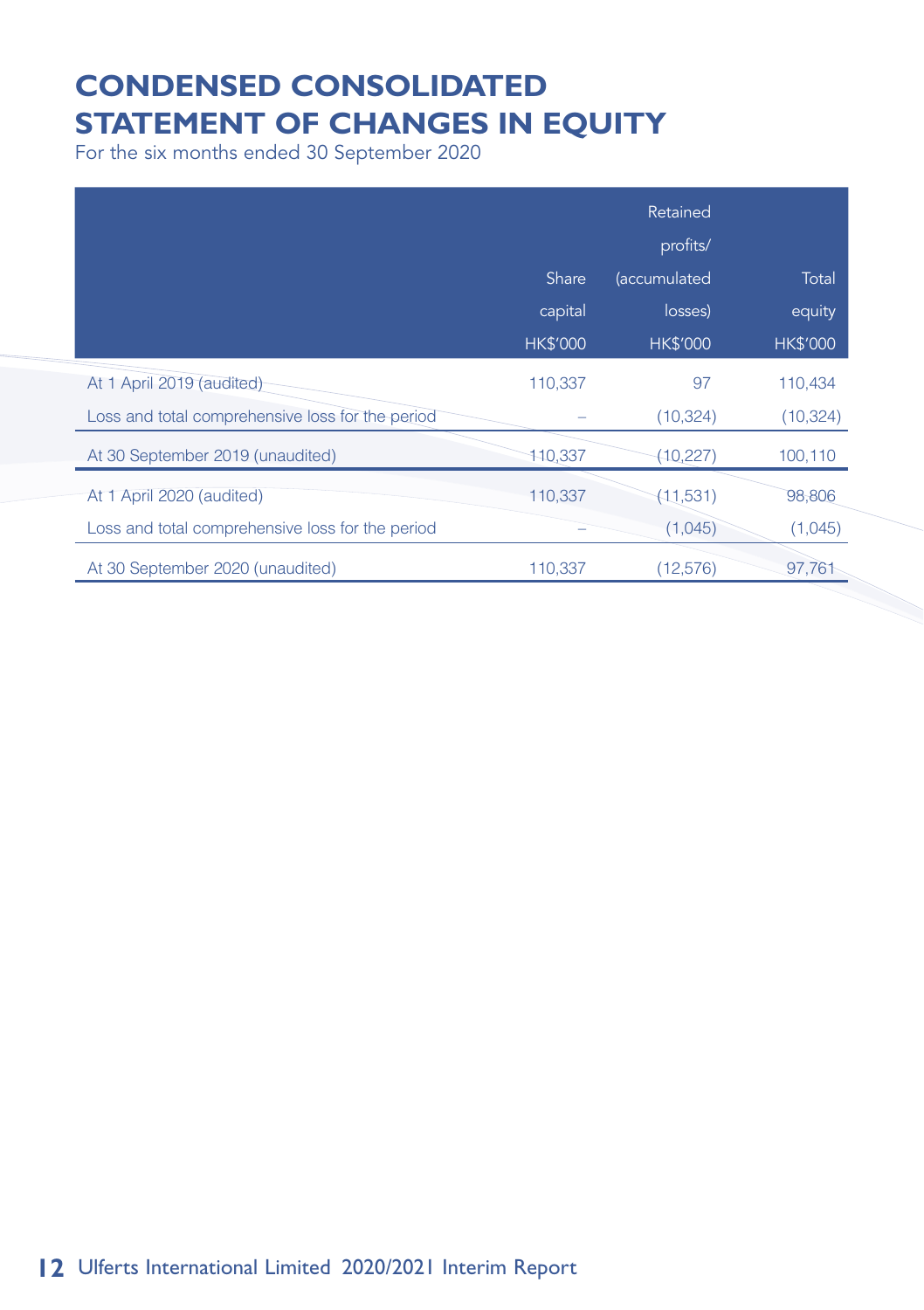# **CONDENSED CONSOLIDATED STATEMENT OF CASH FLOWS**

For the six months ended 30 September 2020

|                                                      | Six months ended |                 |
|------------------------------------------------------|------------------|-----------------|
|                                                      | 30 September     |                 |
|                                                      | 2020             | 2019            |
|                                                      | (unaudited)      | (unaudited)     |
|                                                      | <b>HK\$'000</b>  | <b>HK\$'000</b> |
| Net cash from (used in) operating activities         | 46,107           | (4,855)         |
| Net cash used in investing activities                | (35)             | (1,095)         |
| Net cash (used in) from financing activities         | (20, 238)        | 1,881           |
| NET INCREASE/(DECREASE) IN CASH AND CASH EQUIVALENTS | 25,834           | (4,069)         |
| Cash and cash equivalents at beginning of period     | 63,670           | 59,469          |
| <b>GASH AND CASH EQUIVALENTS AT END OF PERIOD</b>    | 89,504           | 55,400          |
| ANALYSIS OF BALANCE OF CASH AND CASH EQUIVALENTS     |                  |                 |
| Cash and bank balances                               | 89,504           | 55,400          |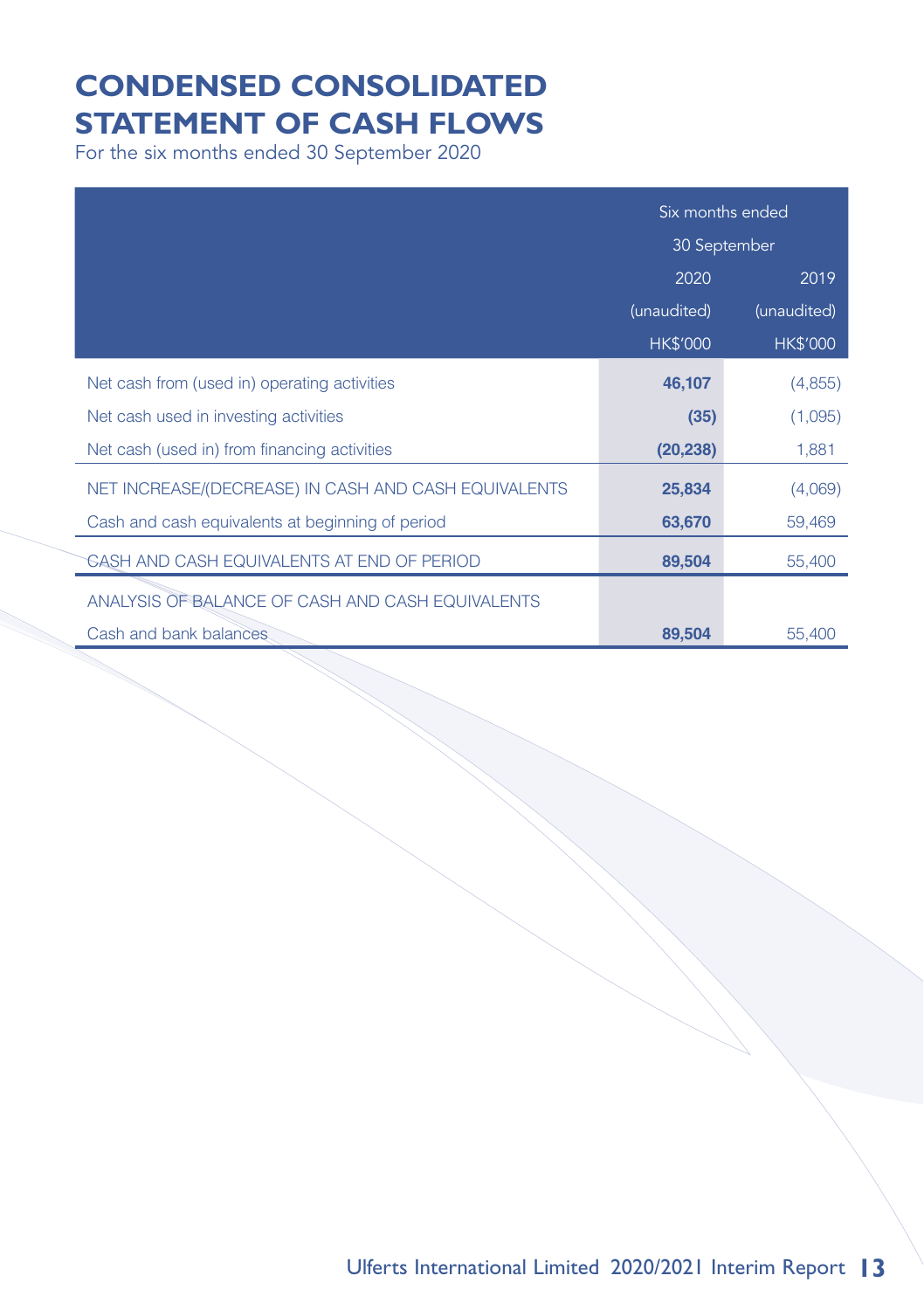For the six months ended 30 September 2020

#### **1. BASIS OF PREPARATION**

The unaudited condensed consolidated financial statements have been prepared in accordance with Hong Kong Financial Reporting Standards ("HKFRSs") and Hong Kong Accounting Standard ("HKAS") 34 "Interim Financial Reporting" issued by the Hong Kong Institute of Certified Public Accountants ("HKICPA") as well as with the applicable disclosures required by Appendix 16 to The Rules Governing the Listing of Securities (the "Listing Rules") on The Stock Exchange of Hong Kong Limited (the "Stock Exchange") and the Hong Kong Companies Ordinance ("CO").

The unaudited condensed consolidated financial statements have been prepared on the historical cost convention. The unaudited condensed consolidated financial statements are presented in Hong Kong dollars ("HK\$") and all values are rounded to the nearest thousand except when otherwise indicated.

These unaudited condensed consolidated financial statements should be read in conjunction with the annual consolidated financial statements for the year ended 31 March 2020.

The financial information relating to the year ended 31 March 2020 that is included in this interim report 2020 does not constitute the Company's statutory annual consolidated financial statements for 2020 but is derived from those financial statements. Further information relating to these statutory annual consolidated financial statements required to be disclosed in accordance with section 436 of the CO is as follows:

- (a) The Company has delivered the consolidated financial statements for the year ended 31 March 2020 to the Registrar of Companies as required by section 662(3) of, and Part 3 of Schedule 6 to the CO.
- (b) The Company's auditor has reported on the consolidated financial statements of the Group for the year ended 31 March 2020. The auditor's reports were unqualified, did not include a reference to any matters to which the auditor drew attention by way of emphasis without qualifying its report; and did not contain a statement under sections 406(2), 407(2) or 407(3) of the CO.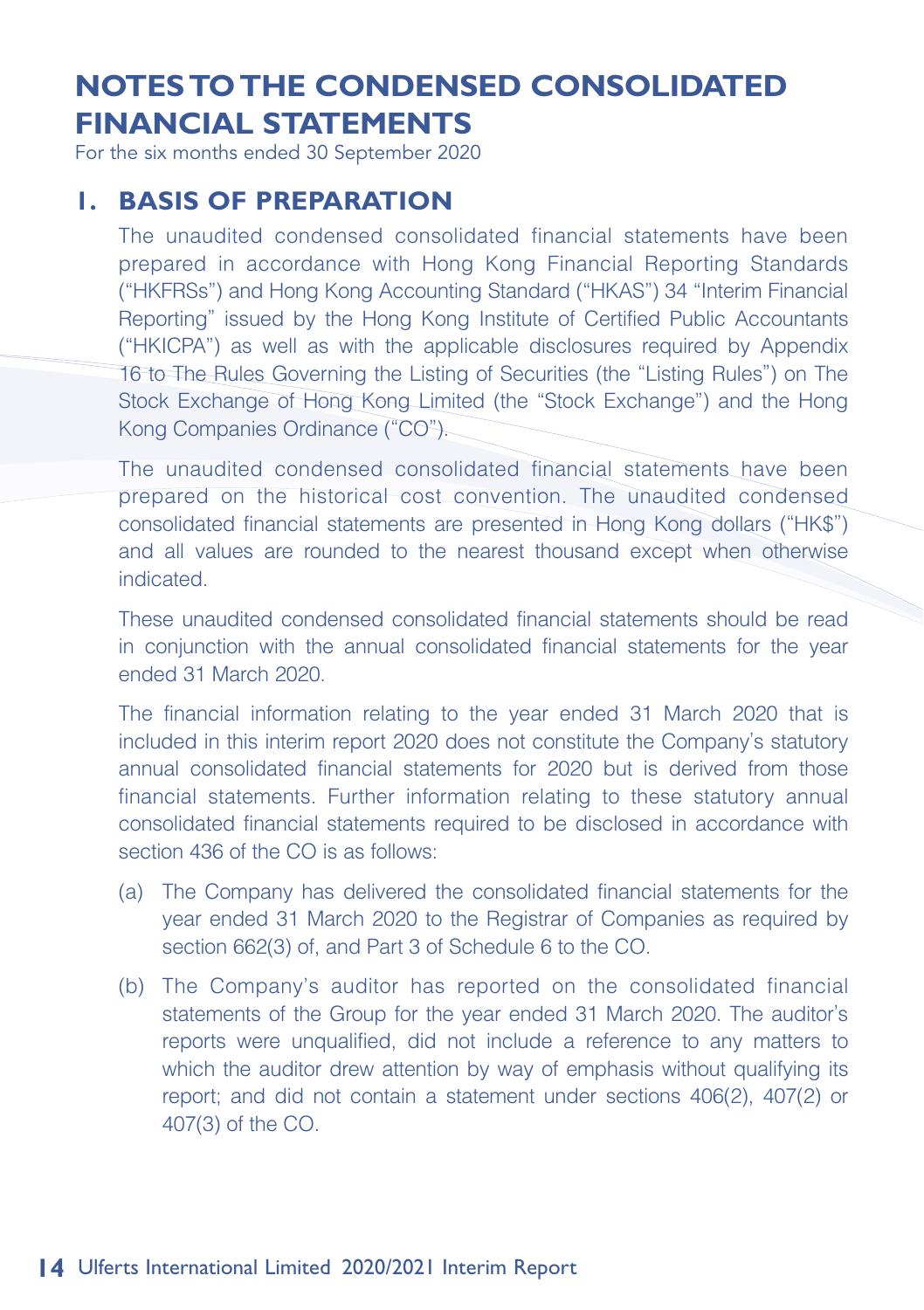For the six months ended 30 September 2020

#### **2. CHANGES IN ACCOUNTING POLICIES AND DISCLOSURES**

The accounting policies adopted in the preparation of the interim condensed consolidated financial information are consistent with those applied in the preparation of the Group's annual consolidated financial statements for the year ended 31 March 2020, except for the adoption of the following revised Hong Kong Financial Reporting Standards ("HKFRSs") for the first time for the current period's financial information.

Amendments to HKFRS 3 Definition of a Business Amendments to HKFRS 9, HKAS 39 and HKFRS 7 Amendments to HKFRS 16 Covid-19 – Related Rent

Interest Rate Benchmark Reform

Concessions (early adoption)

Amendments to HKAS 1 and HKAS 8 Definition of Material

The application of the above revised HKFRSs has had no material impact on the Group's financial performance and positions for the current and prior periods and/or on the disclosures set out in these unaudited condensed consolidated financial statements.

### **3. OPERATING SEGMENT INFORMATION**

The Group principally focuses on the retail and wholesale of imported furniture, and special projects. Information reported to the Group's chief operating decision maker, for the purpose of resources allocation and performance assessment, focuses on the operating results of the Group as a whole as the Group's resources are integrated and no discrete operating segment information is available. Accordingly, no operating segment information is presented.

#### **Geographical information**

(a) Revenue from external customers

Substantially all of the Group's revenues from external customers during the six months ended 30 September 2020 and 2019 were attributed to Hong Kong based on the location of the customers or the location of certain key processes/resources from which the Group derived the revenues.

(b) Non-current assets

All of the Group's non-current assets as at the end of the reporting period were located in Hong Kong based on the location of the assets.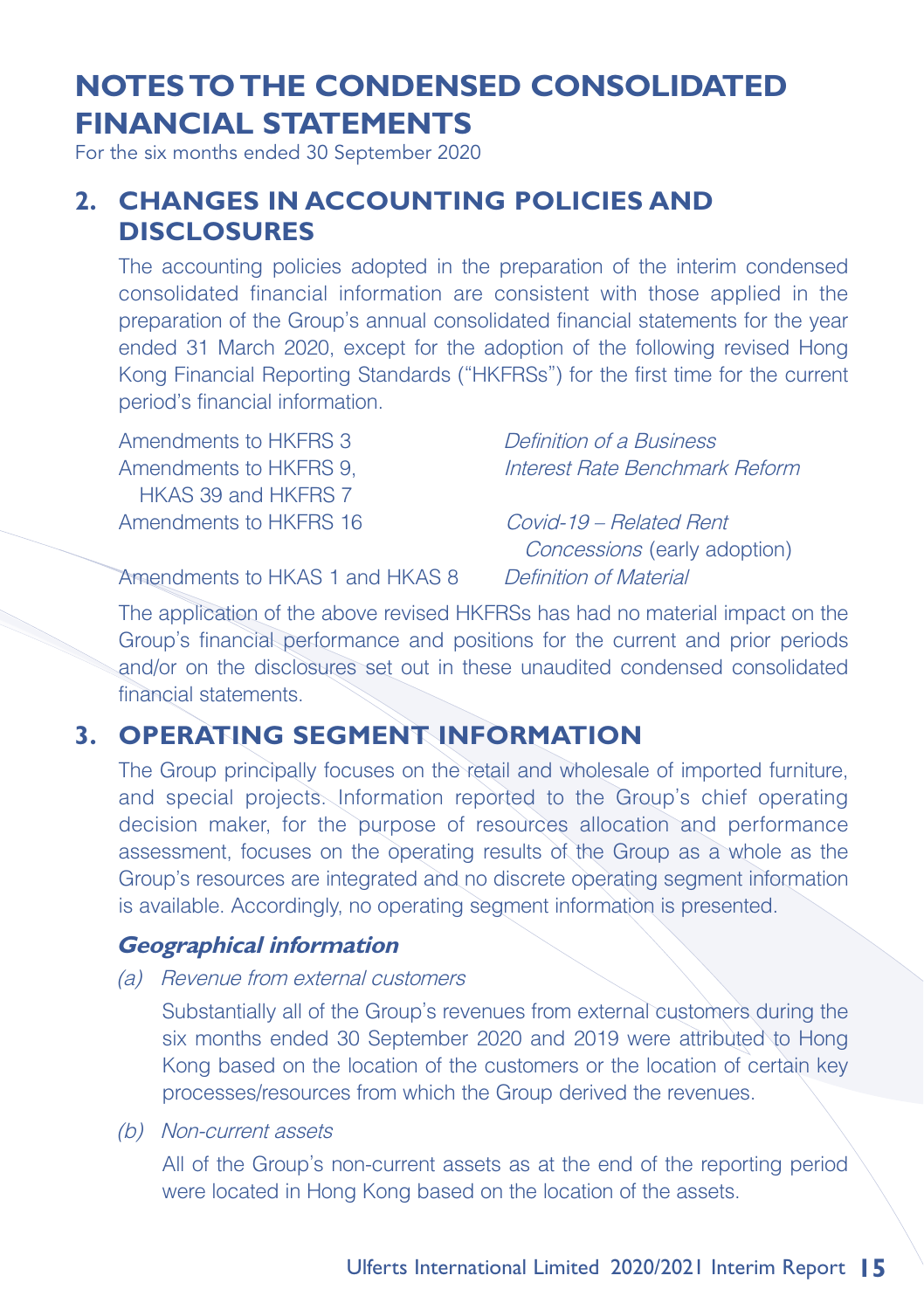For the six months ended 30 September 2020

### **4. REVENUE AND OTHER INCOME**

An analysis of revenue is as follows:

|                                       | Six months ended<br>30 September       |                                        |
|---------------------------------------|----------------------------------------|----------------------------------------|
|                                       | 2020<br>(unaudited)<br><b>HK\$'000</b> | 2019<br>(unaudited)<br><b>HK\$'000</b> |
| Revenue from contracts with customers |                                        |                                        |
| Retail of furniture                   | 92,774                                 | 105,247                                |
| Wholesale of furniture                | 4,107                                  | 5,471                                  |
| Special projects – project sales and  |                                        |                                        |
| consultancy service arrangements      | 952                                    | 3,078                                  |
|                                       | 97,833                                 | 113,796                                |

### **Revenue from contracts with customers**

Disaggregated revenue information

|                                             | Six months ended<br>30 September       |                                        |
|---------------------------------------------|----------------------------------------|----------------------------------------|
|                                             | 2020<br>(unaudited)<br><b>HK\$'000</b> | 2019<br>(unaudited)<br><b>HK\$'000</b> |
| <b>Types of goods or services</b>           |                                        |                                        |
| Sale of goods                               | 97,833                                 | 113,333                                |
| Consultancy service arrangements            |                                        | 463                                    |
| Total revenue from contracts with customers | 97,833                                 | 113,796                                |
| <b>Timing of revenue recognition</b>        |                                        |                                        |
| At a point in time                          | 97,833                                 | 113,333                                |
| Services transferred over time              |                                        | 463                                    |
| Total revenue from contracts with customers | 97.833                                 | 113,796                                |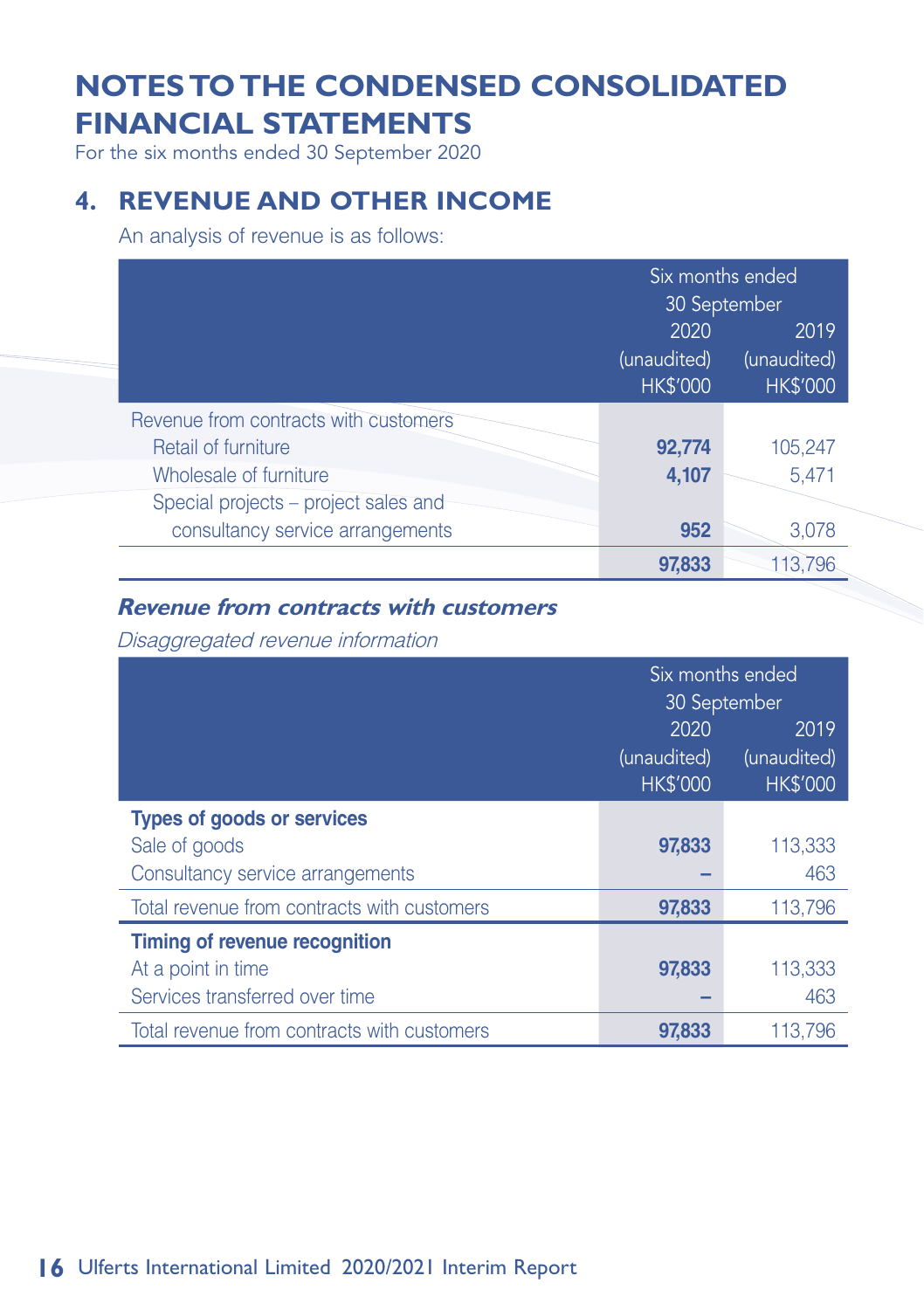For the six months ended 30 September 2020

### **4. REVENUE AND OTHER INCOME** (Continued)

**Revenue from contracts with customers** (Continued)

Disaggregated revenue information (Continued)

|                      | Six months ended<br>30 September       |                                        |
|----------------------|----------------------------------------|----------------------------------------|
|                      | 2020<br>(unaudited)<br><b>HK\$'000</b> | 2019<br>(unaudited)<br><b>HK\$'000</b> |
| <b>Other income</b>  |                                        |                                        |
| Government subsidies | 5,674                                  |                                        |
| Other service income | 513                                    | 627                                    |
| Bank interest income | 312                                    | 342                                    |
| <b>Others</b>        | 74                                     | 903                                    |
|                      | 6,573                                  | 1.872                                  |

### **5. LOSS BEFORE TAX**

The Group's loss before tax is arrived at after charging/(crediting):

|                                                                                                                                          | Six months ended<br>30 September       |                                        |
|------------------------------------------------------------------------------------------------------------------------------------------|----------------------------------------|----------------------------------------|
|                                                                                                                                          | 2020<br>(unaudited)<br><b>HK\$'000</b> | 2019<br>(unaudited)<br><b>HK\$'000</b> |
| Cost of inventories sold and services provided<br>Write-down of inventories to net realisable value                                      | 34,688                                 | 42,804<br>1,648                        |
| Total amount recognised as cost of sales                                                                                                 | 34,688                                 | 44,452                                 |
| Depreciation of property, plant and equipment<br>Depreciation of right-of-use assets<br>Loss on disposal/write-off of items of property, | 8,347<br>21,647                        | 6,672<br>27,883                        |
| plant and equipment<br>Lease payments not included in                                                                                    | 11                                     | 281                                    |
| the measurement of lease liabilities<br>Employee benefit expense (including directors'<br>and chief executive's remuneration):           | 1,364                                  |                                        |
| Wages, salaries, bonuses and allowances                                                                                                  | 21,894                                 | 23,416                                 |
| Pension scheme contributions<br>(defined contribution schemes)                                                                           | 825                                    | 891                                    |
|                                                                                                                                          | 22,719                                 | 24,307                                 |
| Foreign exchange differences, net                                                                                                        | (49)                                   | (106)                                  |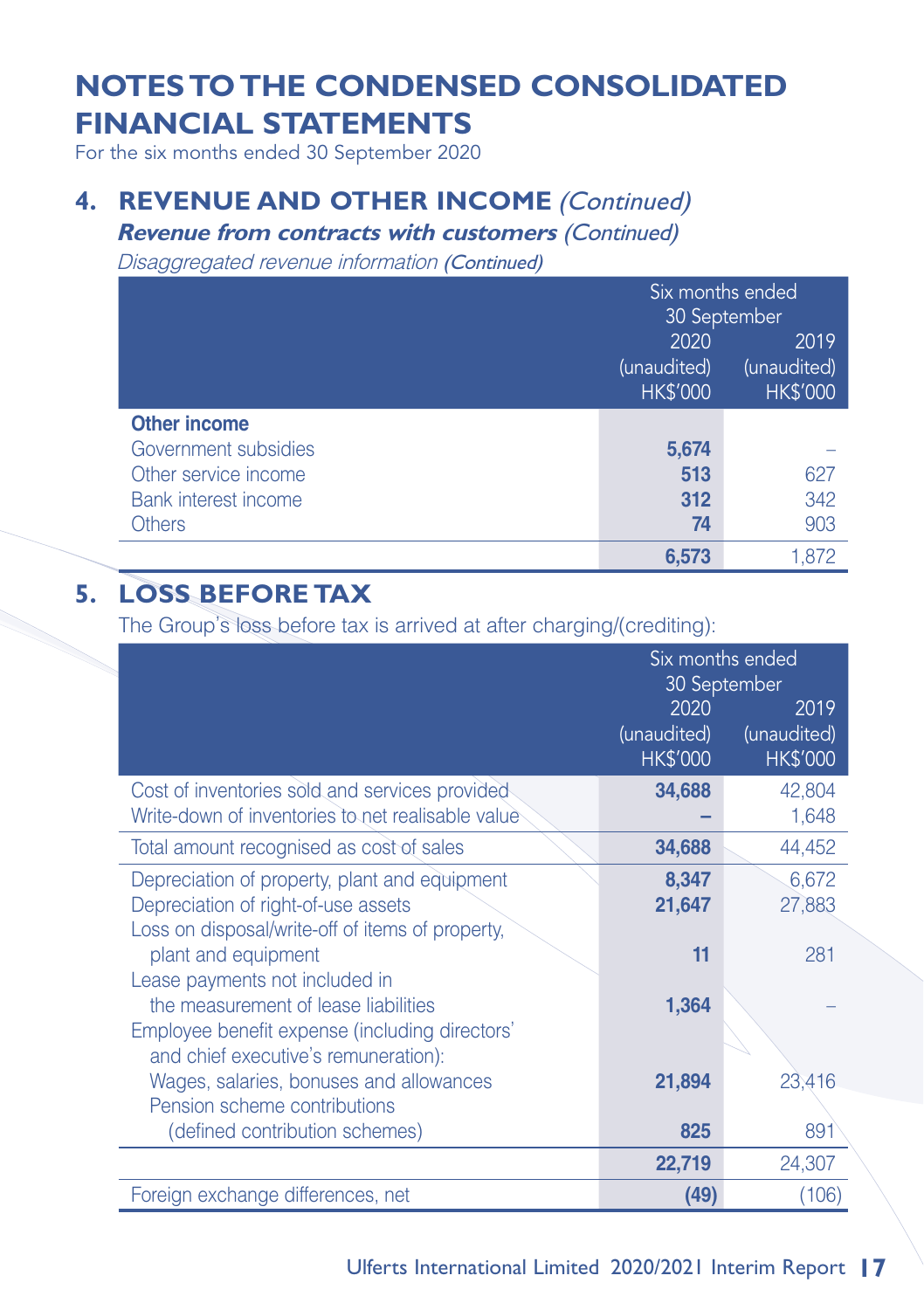For the six months ended 30 September 2020

### **6. INCOME TAX**

The Group did not generate any assessable profits arising in Hong Kong during the Period (2019: Nil).

#### **7. DIVIDEND**

The Board has resolved not to declare any interim dividend for the Period (2019: Nil).

### **8. LOSS PER SHARE ATTRIBUTABLE TO ORDINARY EQUITY HOLDERS OF THE PARENT**

The calculation of the basic loss per share amounts is based on the loss for the Period attributable to ordinary equity holders of the parent of HK\$1,045,000 (2019: HK\$10,324,000) and the weighted average number of ordinary shares of 800,000,000 (2019: 800,000,000) in issue during the Period.

The Group had no potentially dilutive ordinary shares in issue during both periods.

The calculation of basic loss per share is based on:

|                                              | Six months ended<br>30 September       |                                        |
|----------------------------------------------|----------------------------------------|----------------------------------------|
|                                              | 2020<br>(unaudited)<br><b>HK\$'000</b> | 2019<br>(unaudited)<br><b>HK\$'000</b> |
| Loss                                         |                                        |                                        |
| Loss attributable to ordinary equity         |                                        |                                        |
| holders of the parent used in the basic loss |                                        |                                        |
| per share calculation                        | (1,045)                                | (10,324)                               |
|                                              | Number of shares                       |                                        |
| <b>Shares</b>                                |                                        |                                        |
| Weighted average number of ordinary shares   |                                        |                                        |
| in issue during the Period used in the basic |                                        |                                        |
| loss per share calculation                   | 800,000,000                            | 800,000,000                            |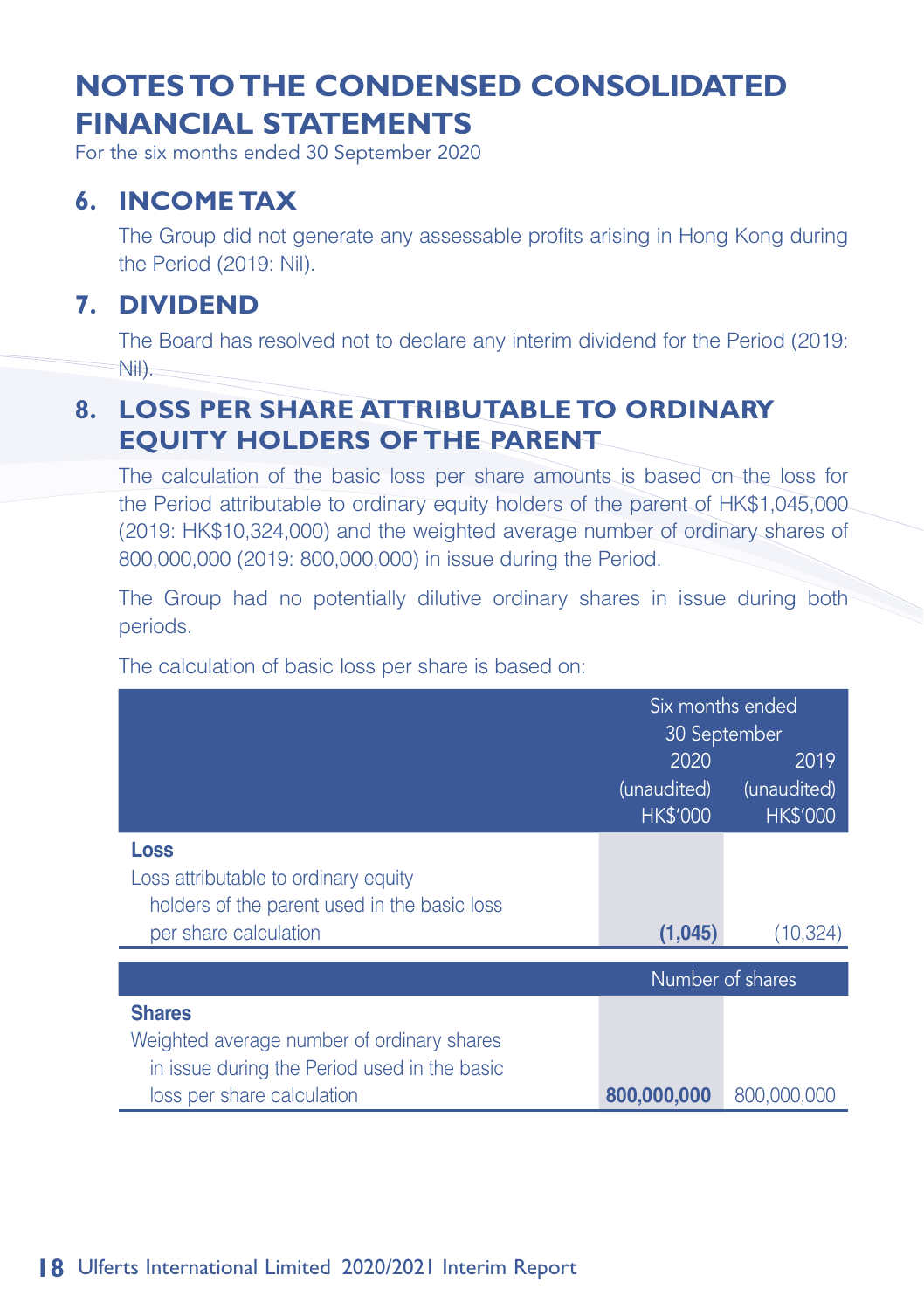For the six months ended 30 September 2020

#### **9. TRADE RECEIVABLES**

The Group's retail sales are usually paid in cash or by major credit/debit cards, with the settlement from the corresponding banks or other financial institutions normally within 7 to 30 days. The Group's trading terms with its wholesale, project and consultancy service customers are mainly on credit, except for new customers, where payment in advance and/or upon delivery is normally required. The credit period for these customers is generally one to two months, extending up to six months for major project and consultancy service customers, or based on terms agreed by the relevant parties as set out in respective agreements. The Group seeks to maintain strict control over its outstanding receivables and overdue balances are reviewed by senior management. The Group does not hold any collateral or other credit enhancements over its trade receivable balances. Trade receivables are non-interest-bearing.

An ageing analysis of the trade receivables of the Group as at the end of the reporting period, based on the invoice date, is as follows:

|                | 30 September    | 31 March        |
|----------------|-----------------|-----------------|
|                | 2020            | 2020            |
|                | (unaudited)     | (audited)       |
|                | <b>HK\$'000</b> | <b>HK\$'000</b> |
| Within 1 month | 3,710           | 2,808           |
| 1 to 3 months  | 527             | 449             |
| Over 3 months  | 138             | 183             |
|                | 4,375           | 3,440           |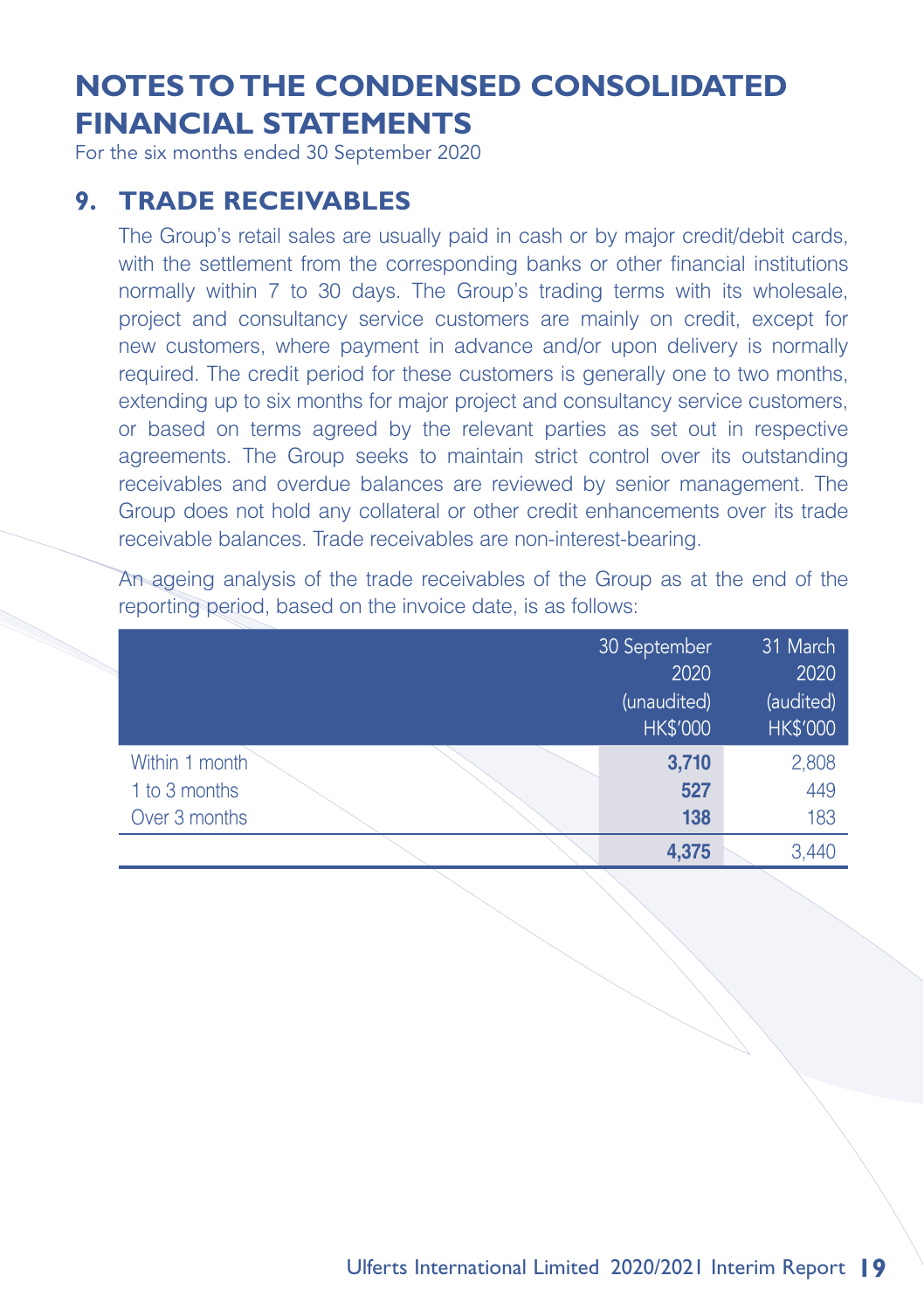For the six months ended 30 September 2020

### **10. TRADE AND BILLS PAYABLES**

An ageing analysis of the trade and bills payables as at the end of the reporting period, based on the invoice date, is as follows:

|                | 30 September<br>2020<br>(unaudited)<br><b>HK\$'000</b> | 31 March<br>2020<br>(audited)<br><b>HK\$'000</b> |
|----------------|--------------------------------------------------------|--------------------------------------------------|
| Within 1 month | 856                                                    | 3,613                                            |
| 1 to 3 months  |                                                        | 34                                               |
| Over 3 months  | 440                                                    | 808                                              |
|                | 1,297                                                  | 455                                              |

The trade and bills payables are non-interest-bearing and are normally settled on terms of 60 to 120 days.

#### **11. CONTINGENT LIABILITIES**

At end of reporting period, contingent liabilities not provided for by the Group in the financial statements were as follows:

|                                                                                                                                                                                                                                    | 30 September<br>2020<br>(unaudited)<br><b>HK\$'000</b> | 31 March<br>2020<br>(audited)<br><b>HK\$'000</b> |
|------------------------------------------------------------------------------------------------------------------------------------------------------------------------------------------------------------------------------------|--------------------------------------------------------|--------------------------------------------------|
| In connection with a bank guarantee given to<br>a landlord in lieu of rental deposit required<br>under a certain tenancy agreement<br>In connection with a bank guarantee given to<br>a customer in lieu of a surety bond required | 1,773                                                  | 2.535                                            |
| under a certain project sales agreement                                                                                                                                                                                            |                                                        | 171                                              |
|                                                                                                                                                                                                                                    |                                                        | 2.706                                            |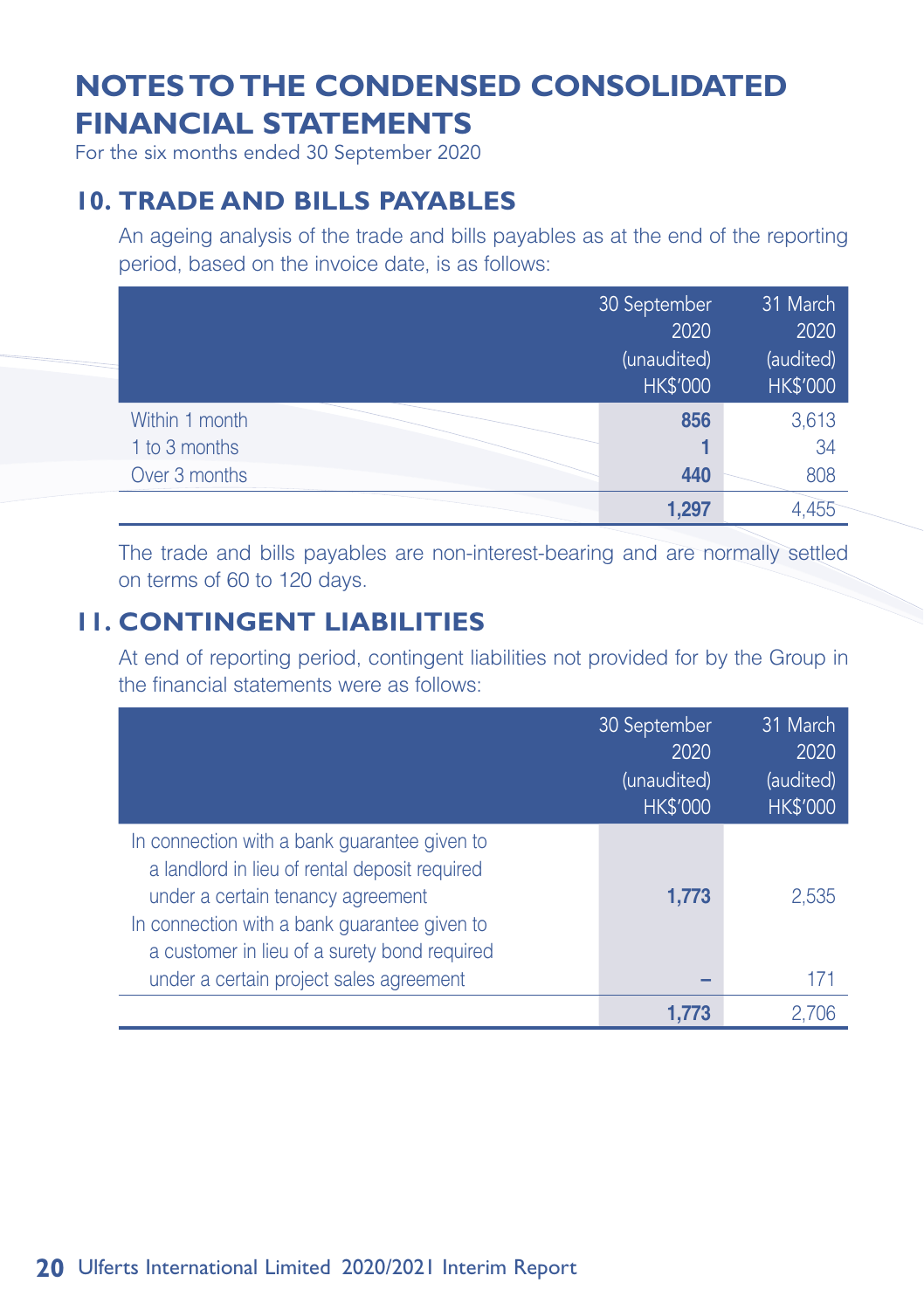For the six months ended 30 September 2020

### **12. RELATED PARTY TRANSACTIONS**

(a) In addition to the transactions, arrangements and balances detailed elsewhere in these financial statements, the Group had the following transactions with related parties during the Period:

|                                          | Six months ended |                 |
|------------------------------------------|------------------|-----------------|
|                                          | 30 September     |                 |
|                                          | 2020             | 2019            |
|                                          | (unaudited)      | (unaudited)     |
|                                          | <b>HK\$'000</b>  | <b>HK\$'000</b> |
| Project sales                            | 479              | 463             |
| Lease expenses                           | 3,111            | 4,250           |
| Reimbursement of administrative expenses | 2,864            | 1,783           |
| Financial advisory fees                  | 150              | 140             |
| Company secretarial fees                 | 80               | 80              |

The above related companies were beneficially owned by a director of the Company or private discretionary trusts of which Dr. Albert Yeung is also the founder.

(b) Compensation of key management personnel of the Group:

|                                | Six months ended<br>30 September       |                                        |
|--------------------------------|----------------------------------------|----------------------------------------|
|                                | 2020<br>(unaudited)<br><b>HK\$'000</b> | 2019<br>(unaudited)<br><b>HK\$'000</b> |
| Fees                           | 570                                    | 570                                    |
| Short-term employee benefits   | 2,677                                  | 3,130                                  |
| Post-employment benefits       | 99                                     | 103                                    |
|                                | 2,776                                  | 3,233                                  |
| Total compensation paid to key |                                        |                                        |
| management personnel           | 3.346                                  | 3.803                                  |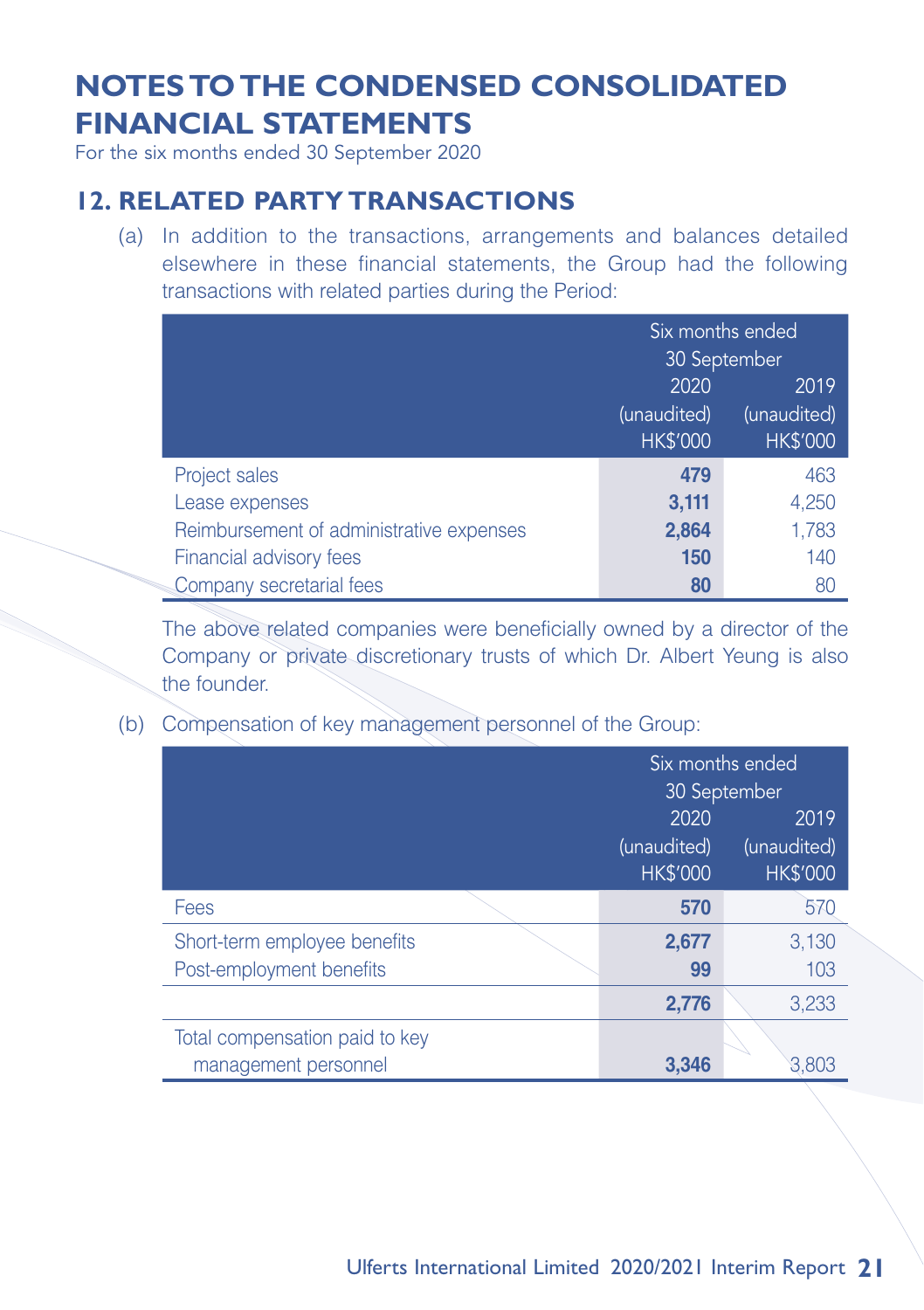For the six months ended 30 September 2020

### **13. FAIR VALUE AND FAIR VALUE HIERARCHY**

The fair values of the financial assets and liabilities are included at the amount at which the instrument could be exchanged in a current transaction between willing parties, other than in a forced or liquidation sale.

At the end of the reporting period, the carrying amounts of the Group's financial assets and financial liabilities reasonably approximated to their fair values.

Management has assessed that the fair values of cash and cash equivalents, trade receivables, financial assets included in prepayments, deposits and other receivables, trade and bills payables and financial liabilities included in other payables and accruals reasonably approximate to their carrying amounts largely due to the short term maturities/repayable on demand of these instruments or the effect of discounting is not material.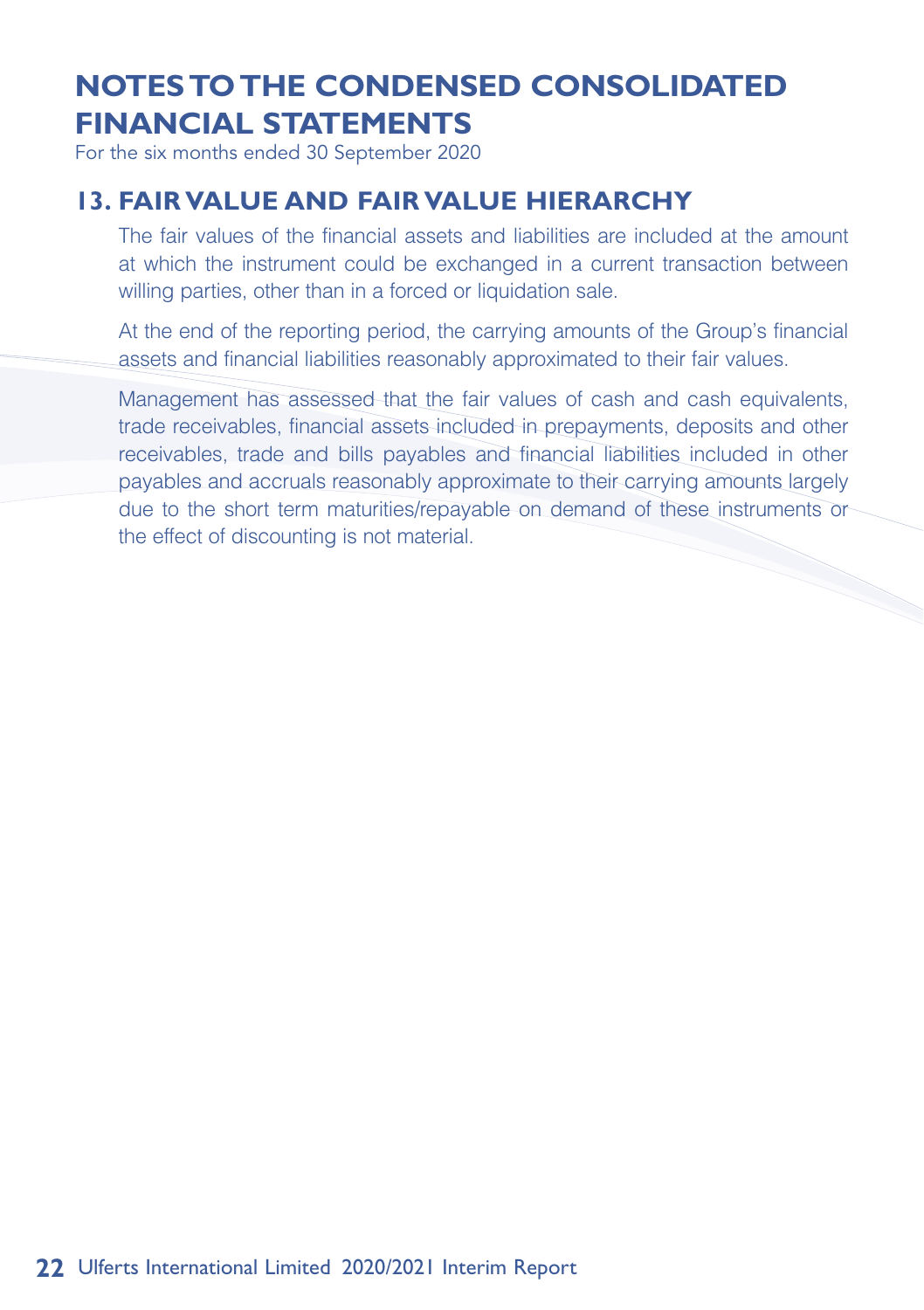# **DIRECTORS' AND CHIEF EXECUTIVES' INTERESTS AND SHORT POSITIONS IN SECURITIES**

As at 30 September 2020, the interests and short positions of the Directors and chief executives of the Company in the shares, underlying shares and debentures of the Company and its associated corporations (within the meaning of Part XV of the Securities and Futures Ordinance ("SFO")) as recorded in the register maintained by the Company pursuant to Section 352 of the SFO or as otherwise notified to the Company and the Stock Exchange pursuant to the Model Code for Securities Transactions by Directors adopted by the Company ("Ulferts Securities Code") were as follows:

#### **(a) Long positions interests in the Company**

None of the Directors or chief executives of the Company had any interests or short positions in the shares, underlying shares or debentures of the Company.

#### **(b) Long positions interests in associated corporations of the Company**

Ordinary shares

| Name of Director              | Name of<br>associated corporation                                             | Capacity/Nature<br>of interests       | Number of<br><b>Shares</b><br>interested | % of issued<br>voting<br><b>Shares</b> |
|-------------------------------|-------------------------------------------------------------------------------|---------------------------------------|------------------------------------------|----------------------------------------|
| Ms. Fan Man Seung,<br>Vanessa | <b>Emperor International</b><br>Holdings Limited<br>("Emperor International") | <b>Beneficial owner</b>               | 10,500,000                               | 0.29%                                  |
| <b>Debentures</b>             |                                                                               |                                       |                                          |                                        |
| Name of Director              | Name of associated<br>corporation                                             | Capacity/Nature<br>of interests       |                                          | Amount of<br>Debentures held           |
| Mr. Wong Chi Fai              | <b>Emperor International</b>                                                  | Interest of controlled<br>corporation |                                          | HK\$2,000,000                          |

Save as disclosed above, as at 30 September 2020, none of the Directors nor chief executives of the Company had any interests or short positions in any Shares, underlying Shares and debentures of the Company or any of its associated corporations (within the meaning of Part XV of the SFO).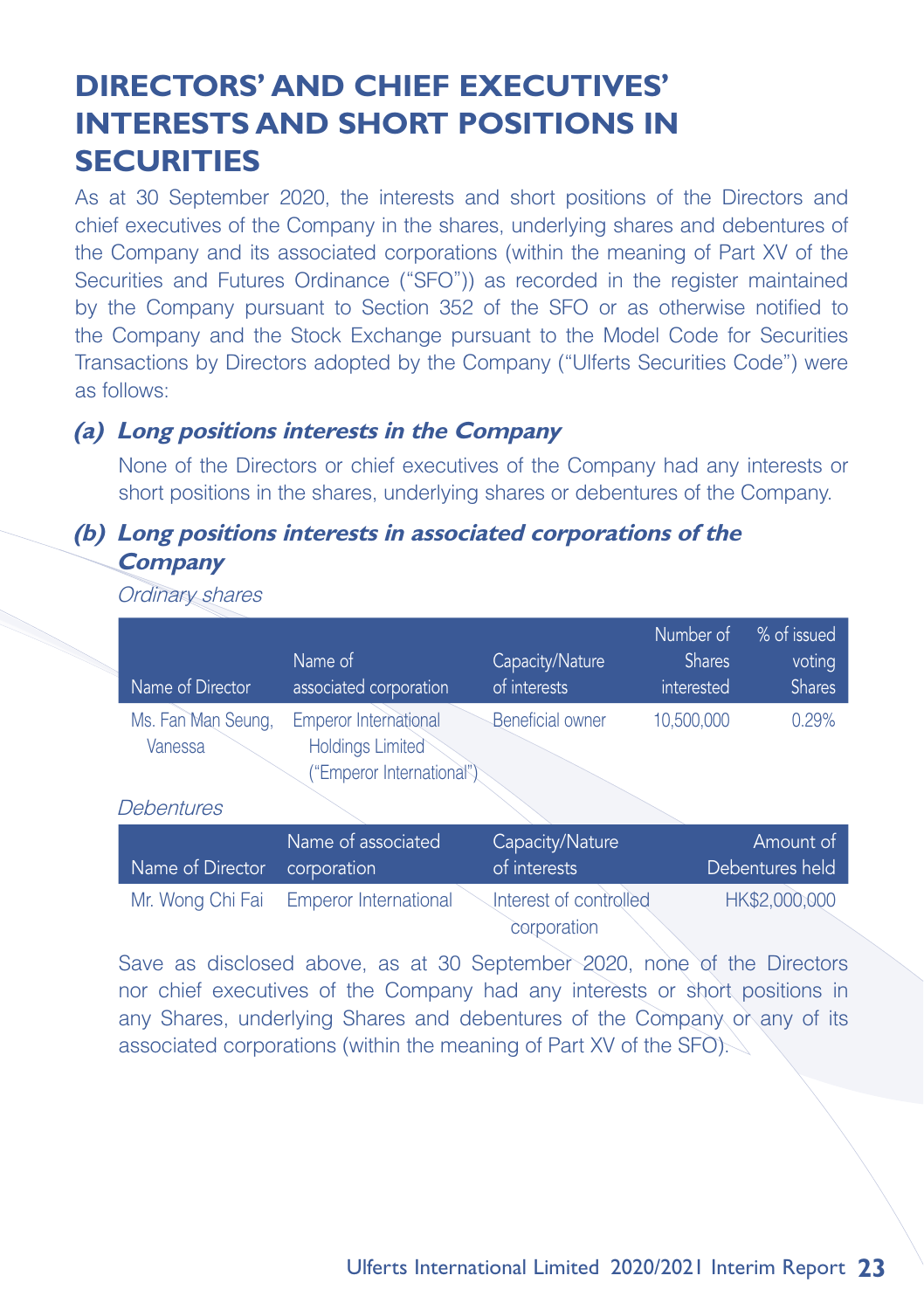# **OTHER PERSONS' INTERESTS AND SHORT POSITIONS IN SECURITIES**

So far as is known to any Director or chief executive of the Company, as at 30 September 2020, the following persons or corporations (other than a Director or chief executive of the Company) who had, or were deemed or taken to have interests and short positions in the Shares or underlying Shares as recorded in the register required to be kept by the Company under Section 336 of the SFO ("DI Register") were as follows:

| Name                                                                                    | Capacity/Nature of interests                | Number of<br><b>Shares</b><br>interested | $%$ of<br>issued voting<br><b>Shares</b> |
|-----------------------------------------------------------------------------------------|---------------------------------------------|------------------------------------------|------------------------------------------|
| Albert Yeung Investments<br><b>Holdings Limited</b><br>("AY Investments")<br>Holdings") | Interest in a controlled<br>corporation     | 600.000.000                              | 75%                                      |
| <b>First Trust Management</b><br>AG ("First Trust")                                     | Trustee of a private<br>discretionary trust | 600.000.000                              | 75%                                      |
| Dr. Albert Yeung                                                                        | Founder of a private<br>discretionary trust | 600.000.000                              | 75%                                      |
| Ms. Luk Siu Man. Semon<br>("Ms. Semon Luk")                                             | Interest of spouse                          | 600,000,000                              | 75%                                      |

#### **Long positions in the Shares**

Note: The above shares were held by Ulferts International Group Holdings Limited, a wholly-owned subsidiary of AY Investments Holdings. AY Investments Holdings was in turn held by First Trust in trust for a private discretionary trust set up by Dr. Albert Yeung. By virtue of being the spouse of Dr. Albert Yeung as founder of the said trust, Ms. Semon Luk also had deemed interests in the same Shares.

Save as disclosed above, as at 30 September 2020, the Directors or chief executives of the Company were not aware of any persons or corporations (not being a Director and chief executive of the Company) who had, or were deemed or taken to have, any interests or short positions in Shares or underlying Shares as recorded in the DI Register.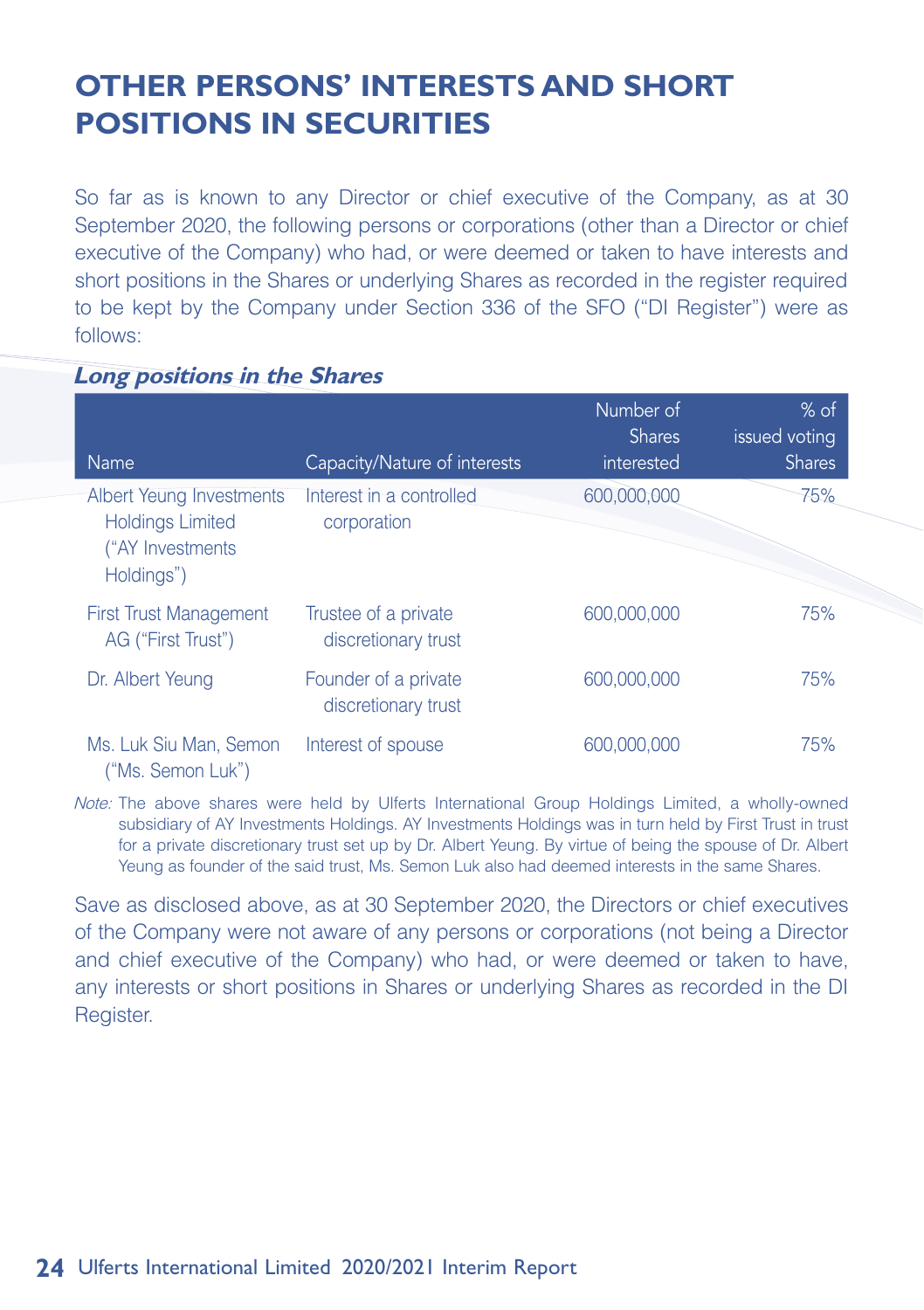# **CORPORATE GOVERNANCE AND OTHER INFORMATION**

### **CORPORATE GOVERNANCE CODE**

The Company had complied throughout the Period with all code provisions set out in the Corporate Governance Code under Appendix 14 of the Listing Rules.

### **MODEL CODE FOR SECURITIES TRANSACTIONS**

The Board has adopted the Ulferts Securities Code as its own code of conduct regarding securities transactions by Directors on no less exacting terms than the required standards of dealings as set out in Appendix 10 of the Listing Rules regarding Model Code for Securities Transactions by Directors of Listed Issuers ("Model Code"). Having made specific enquiry to the Directors, all of them confirmed that they had complied with the required standard of dealings as set out in the Model Code and the Ulferts Securities Code throughout the Period.

Relevant employees who are likely to be in possession of unpublished price-sensitive information of the Group are also subject to compliance with written guidelines in line with the Model Code. No incident of non-compliance by relevant employees was noted throughout the Period.

### **SHARE OPTIONS**

The Company adopted a share option scheme ("Share Option Scheme") on 8 January 2018 to provide incentive or rewards to participants including the Directors and eligible employees of the Group. No options were granted under the Share Option Scheme since its adoption and up to 30 September 2020.

### **CHANGE IN INFORMATION OF DIRECTORS**

The Company is not aware of any changes in the Director's information which is required to be disclosed pursuant to Rule 13.51(B) of the Listing Rules since the date of the 2019/2020 Annual Report.